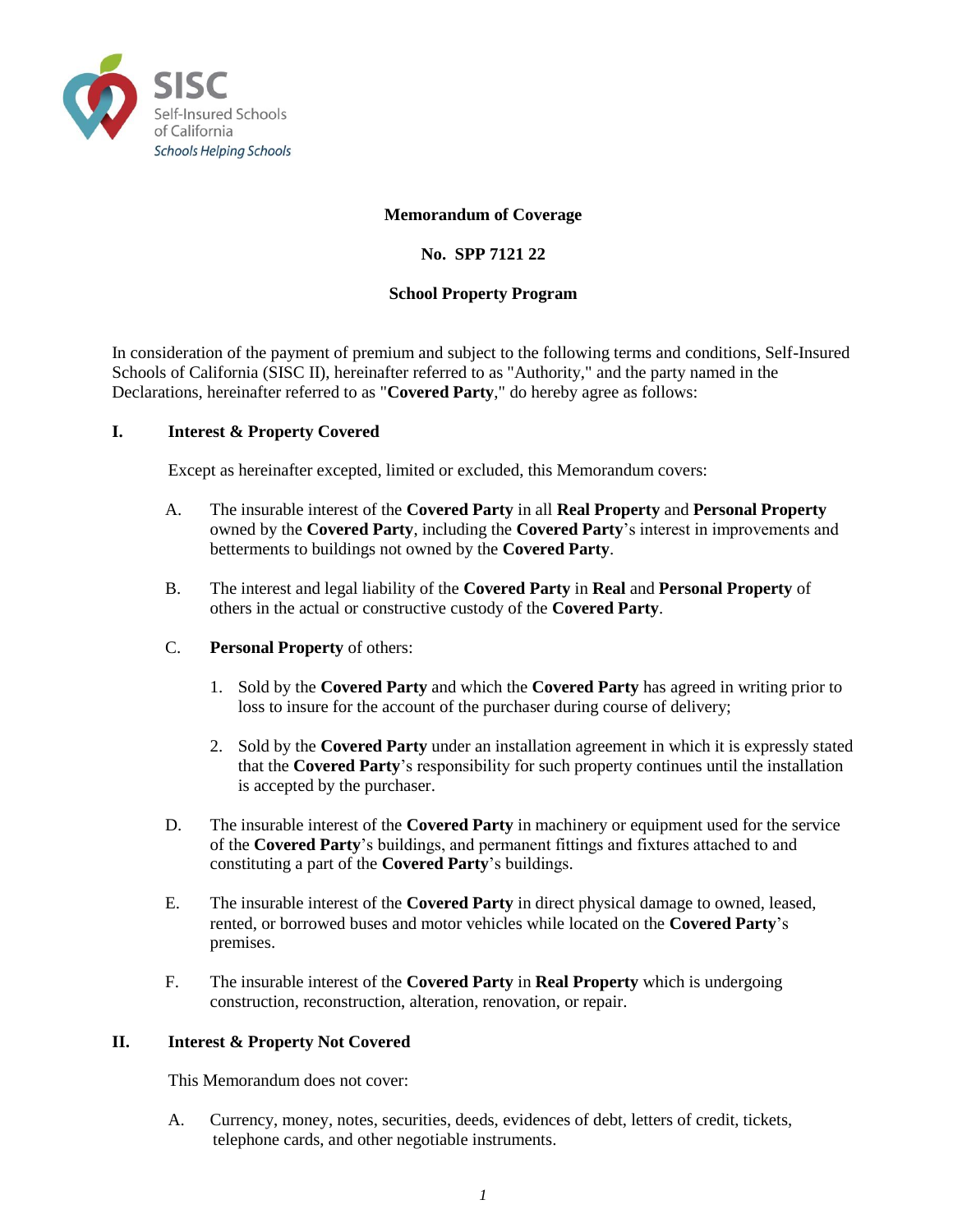- B. Domesticated and undomesticated animals, including livestock.
- C. Powered and unpowered aircraft or watercraft, including lighter than air and submersible vessels.
- D. Land, land values, soil, water (including ground water), surface water, process water and drinking water, growing crops, drying crops, and standing and cut timber.
- E. Excavations; gradings (including filling and backfilling); underground pipes, flues, or drains; reservoirs, dams; and other like structures.
- F. Property sold by the **Covered Party** under a conditional sales agreement, trust agreement, installment agreement, or other deferred or conditional payment plans, after delivery to customer and only during the life of any such agreement.
- G. Wells; brick, stone or concrete foundations, footings of any kind, pilings below the surface of the ground, piers, wharves, docks, pavements, sidewalks, roadways, driveways, hardscape, retaining walls that are not part of a covered building.
- H. Buses and other motor vehicles licensed for highway use, when not on the **Covered Party**'s premises.
- I. Waterborne shipments.
- J. Furs, fur garments and garments containing fur, jewels, jewelry, watches, pearls, precious and semi-precious stones, bullion, gold, silver, platinum, and other precious metals and alloys;
- K. Shipments by mail or parcel post.
- L. Power generating, distributing, transmission and feeder lines or systems not integrated into a covered building. Radio, television, satellite and data transmission lines and systems are also excluded, unless specifically added by scheduled endorsement.
- M. Contraband or property in the course of illegal transportation or trade, including stolen property.
- N. Property while covered under import, export, maritime or ocean marine policies.
- O. Artificial turf and artificial turf fields unless specifically added by endorsement.

# **III. Perils Covered**

This Memorandum covers against all risks of direct, physical loss or damage (including general average and salvage charges), except as herein excepted, excluded or limited.

# **IV. Perils Excluded**

This Memorandum does not insure against loss, damage or expense caused directly or indirectly by or resulting directly or indirectly from the following. Such loss is excluded regardless of any other cause or event contributing concurrently or in any sequence to the loss:

- A. Wear and tear, wet or dry rot, gradual deterioration, inherent vice, latent defect, moth, insects and vermin.
- B. Faulty, inadequate or defective: planning, zoning, development, surveying, siting, design, specification, workmanship, repair, construction, renovation, remodeling, grading, compaction, materials used in repair, construction, renovation or remodeling, maintenance,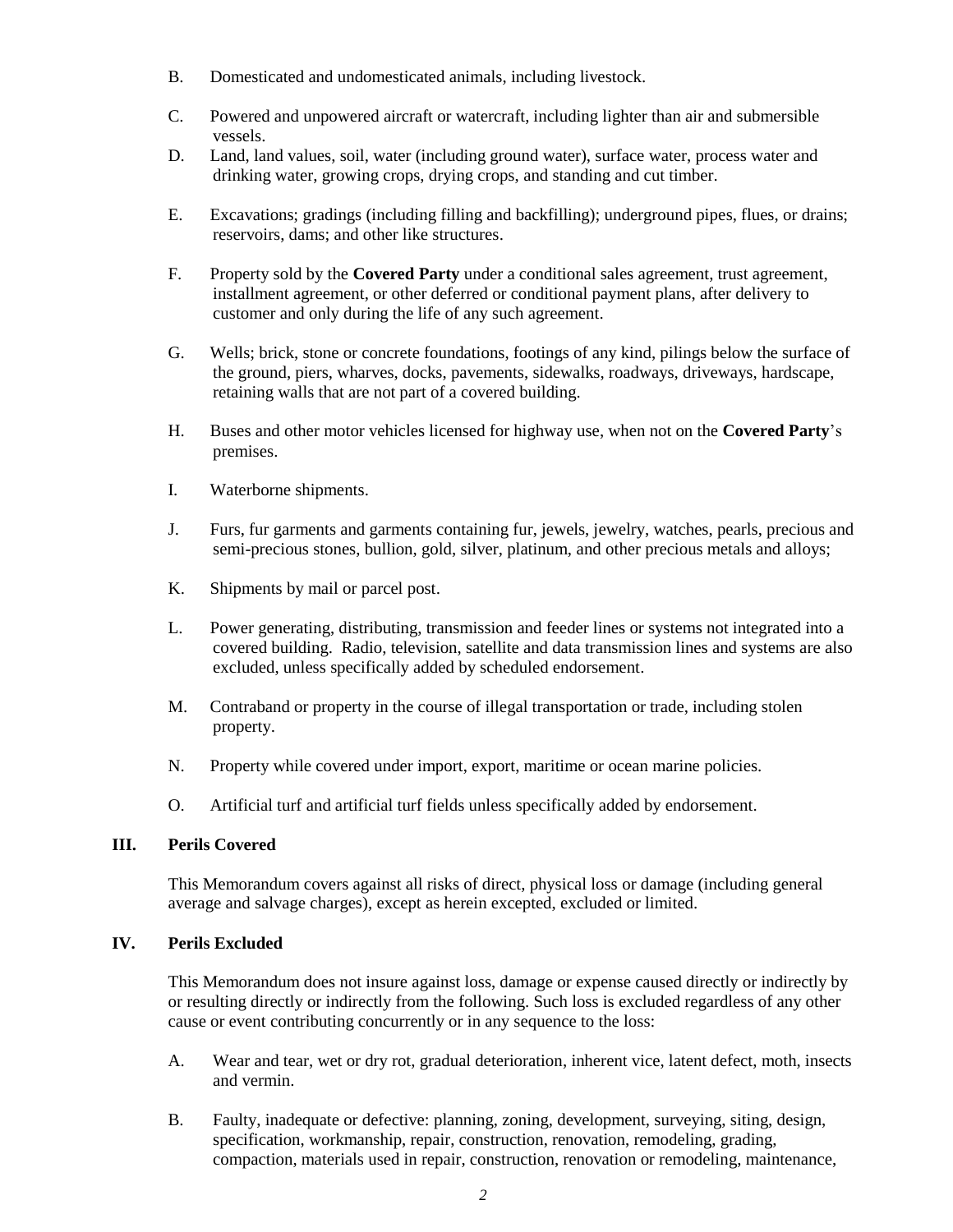or the cost of making good any of the foregoing, except any ensuing loss or damage to covered property not otherwise excepted, excluded or limited by this Memorandum is covered.

- C. Delay, loss of market or loss of use.
- D. Dampness or dryness of atmosphere, extremes or changes of temperature, shrinkage, evaporation, loss of weight, rust, contamination, change in flavor, color, texture or finish, except this exclusion shall not apply to loss or damage caused directly by fire, lightning, windstorm, hail, explosion, riot or civil commotion, aircraft, vehicles, bursting of pipes or apparatus, vandalism, malicious mischief, theft, attempted theft or loss to a transporting vehicle.
- E. Any dishonest or fraudulent act or acts, including intentional misrepresentation or concealment of any material fact or circumstance, committed alone or in collusion with others:
	- 1. By any of the directors, partners, officers or employees of the **Covered Party**, whether or not such acts are committed during regular business hours; or
	- 2. By any of the proprietors, partners, directors trustees or elected officers of any proprietorship, partnership, corporation, association or other entity (other than a common carrier) engaged by the **Covered Party** to render any service or perform any act in connection with property insured under this Memorandum.
- F. Shortage disclosed or discovered on taking inventory or unexplained or mysterious disappearance.
- G. Settling, cracking, shrinkage or expansion of foundations, walls, floors, roofs or ceilings.
- H. Leakage, seepage, overflow or escape from any automatic fire protection system, automatic sprinkler, fire hydrant, standpipe, plumbing, heating or cooling system or their appliance, caused by freezing while the building(s) or other structure in which such system or appliance is located is vacant or unoccupied, unless the **Covered Party** shall have exercised due diligence with respect to maintaining heat in the building(s) or unless such system or appliance had been drained and the water supply shut off during such vacancy or unoccupancy.
- I. Processing, renovating, restoring, retouching, repairing, or faulty workmanship thereon to **Personal Property**, including fine arts, unless fire and/or explosion ensues, and then only for direct loss or damage caused by such ensuing fire or explosion.

#### *Additional Exclusion Applicable to Fine Arts*

- 1. This Memorandum provides no coverage for breakage of or damage to statuary, marble, glassware, bric-a-brac, porcelains and similar fragile articles, unless caused by fire, lightning, aircraft, theft and/or attempted theft, cyclone, tornado, windstorm, explosion, malicious damage or collision, derailment or overturn of conveyance.
- J. Contamination, leakage, breakage of glass or other fragile articles, marring, scratching, or exposure to light of **Personal Property**, unless such loss or damage is caused directly by fire or the combating thereof, lighting, windstorm, hail, explosion, strike, riot or civil commotion, aircraft, vehicles, breakage of pipes or apparatus.
- K. Error(s) or omission(s) in processing or copying unless fire or explosion ensues and then only for direct loss caused by such ensuing fire or explosion.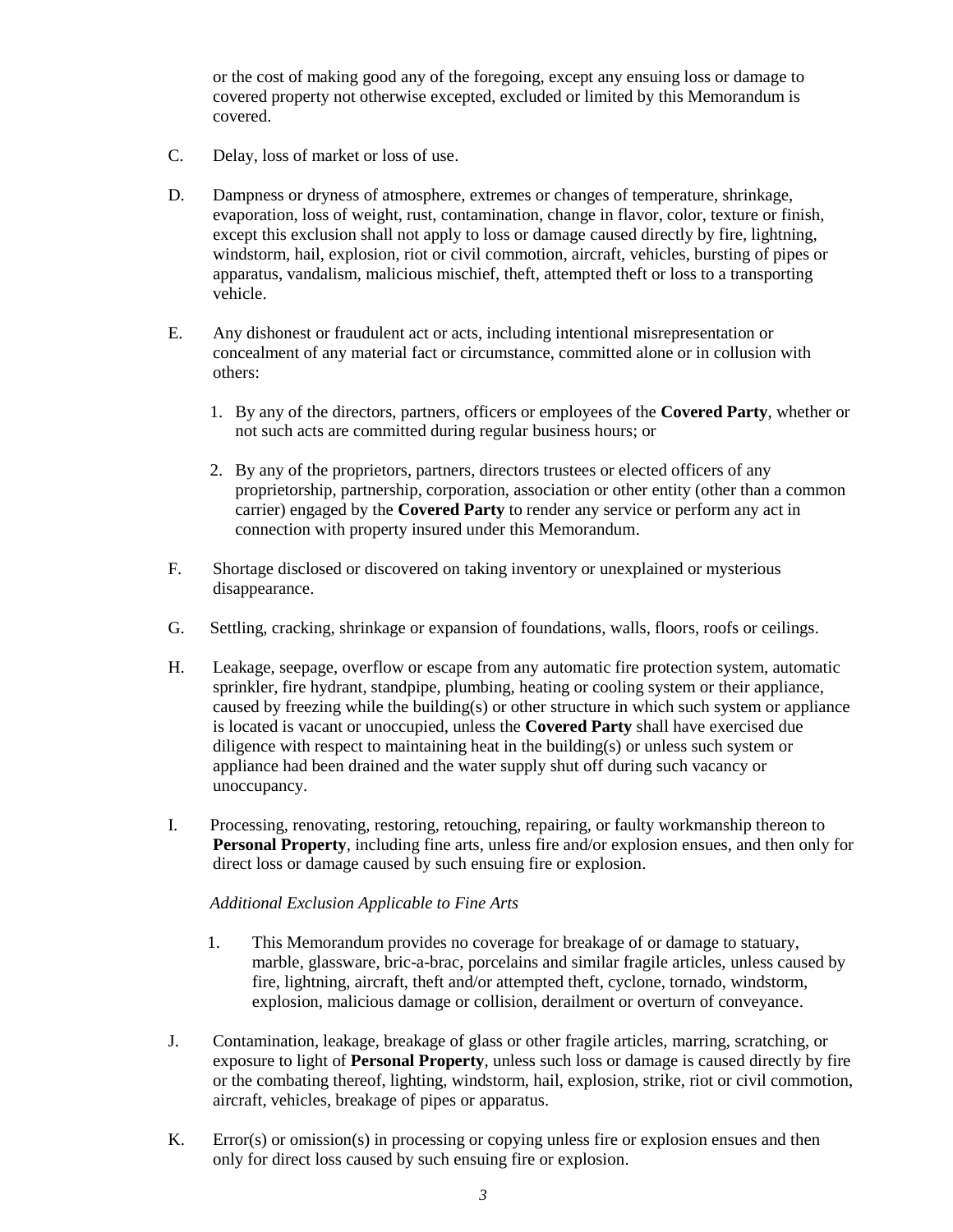- L. Mechanical failure, faulty construction, or error in design involving, directly or indirectly, data processing equipment or data processing systems, unless fires or explosion ensues, and then only for loss, damage or expense caused by such ensuing fire or explosion.
- M. Exposure to weather conditions where any covered **Personal Property** is left in the open and not contained in or reasonably protected by any shelter, structure or building.
- N. Error(s) or omission(s) in machine programming or instruction to a machine.
- O. **War**, **War**-like acts or terrorism.
- P. Nuclear reaction, nuclear radiation or radioactive contamination, all whether controlled or uncontrolled, and whether such loss be direct or indirect, proximate or remote, or be in whole or in part caused by, contributed to, or aggravated by any peril insured against in this Memorandum, however, subject to the foregoing and all other provisions of this Memorandum, direct loss by fire resulting from nuclear reaction or nuclear radiation or radioactive contamination is insured against by this Memorandum.
- Q. Electrical injury or disturbance to electrical appliances, devices, or wiring caused by electrical current artificially generated. But, if loss or damage from a covered peril results to covered property from such electrical injury or disturbance, then this Memorandum shall cover such ensuing loss or damage not otherwise excepted or excluded from coverage; this exclusion shall not apply to electronic data processing systems.
- R. Fungus, mold, mildew or yeast; or any spore or toxin created or produced by or emanating from such fungus, mold, mildew or yeast.
	- 1. Fungus includes, but is not limited to, any of the plants or organisms belonging to the major group fungi, lacking chlorophyll, and including mold, rust, mildew, smut and mushroom;
	- 2. Mold includes, but is not limited to, any superficial growth produced on damp or decaying organic matter or on living organisms, and fungi that produce mold;
	- 3. Spore means any dormant or reproductive body produced by or arising or emanating out of any fungus, mold, mildew, plant, organism or microorganism.
- S. Error(s) or omission(s) in processing or manufacturing of the **Covered Party**'s products. But, if loss or damage from a covered peril results to covered property from such error or omission in processing or manufacturing then this Memorandum shall cover such ensuing loss or damage not otherwise excepted or excluded from coverage.
- T. Loss or damage to any aircraft, watercraft, or motor vehicle licensed for highway use, when not on the **Covered Party**'s premises.
- U. Earth Movement as defined below:
	- 1. Earthquake, including land shock waves, seismic waves or tremors before, during or after a volcanic eruption;
	- 2. Landslide, mudslide or mudflow;
	- 3. Subsidence or sinkhole; or
	- 4. Any other earth movement, including earth sinking, settling, consolidation, rising or shifting;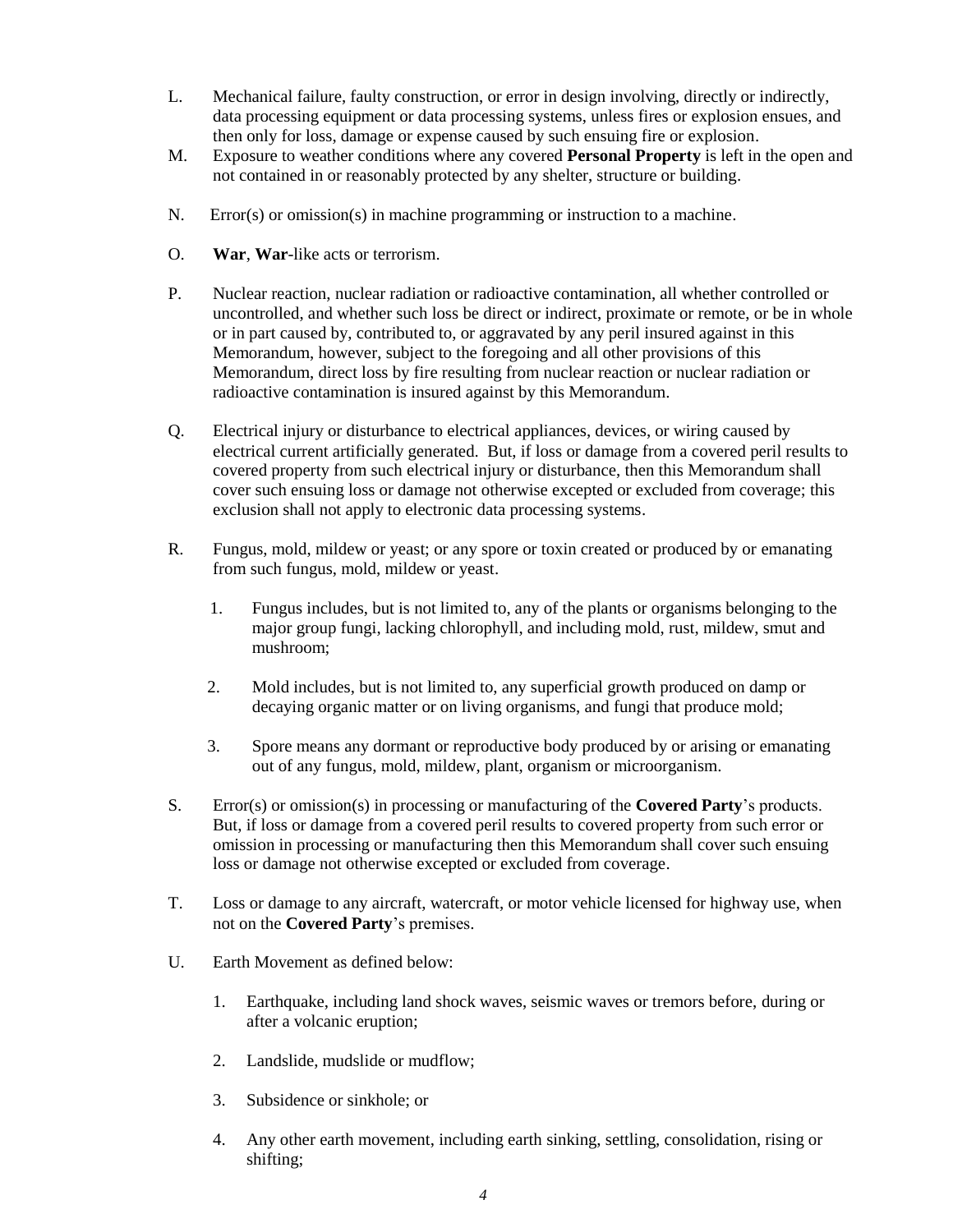- 5. Caused by or resulting from human or animal forces or any act of nature, unless direct loss by fire or explosion ensues and then this memorandum will only pay for the ensuing loss.
- V. **Flood**: The Authority shall not be liable for any loss caused by **Flood** (as defined in Section V. D.), which commences before the effective date and time of this memorandum; nor shall the authority be liable for any loss caused by **Flood** occurring more than seventy-two (72) hours after the expiration of this memorandum, except that coverage shall be available for losses caused by **Flood** occurring within seventy-two (72) hours of the expiration of the memorandum provided that the first damage resulting in such loss commences prior to the date and time of the expiration of this memorandum.
- W. Actual, alleged, or threatened release, discharge, escape or dispersal of **Contaminants** or **Pollutants**, all whether direct, indirect, proximate or remote, in whole or in part, and regardless of whether caused by, resulting from, contributed to or made worse, directly or indirectly, by any cause of physical loss or damage covered by this Memorandum.

This exclusion shall not apply when loss or damage directly ensues from fire, lightning, aircraft impact, explosion, riot, civil commotion, smoke, vehicle impact, windstorm, hail, vandalism, or malicious mischief. But, in the event of such ensuing direct loss or damage, this Memorandum shall not provide coverage for more than \$10,000 as a result of such ensuing direct loss or damage.

This exclusion shall also not apply when loss or damage is directly caused by leakage or accidental discharge from an automatic fire protection system.

- X. This Memorandum does not cover:
	- 1. The cost of removal of asbestos, dioxin or halogenated organic compounds, or polychlorinated biphenols (hereinafter all referred to collectively and individually as Materials) from any good, product or structure. However, if a good, product or structure is damaged by fire, lightening, aircraft impact, explosion, riot, civil commotion, smoke, vehicle impact, windstorm or hail, vandalism, malicious mischief, or leakage or accidental discharge from an automatic fire protection system, the cost of removal of asbestos, dioxin or halogenated organic compounds shall be covered herein. The coverage afforded by this limited extension of coverage does not apply to the cost of investigation, litigation or defense of any loss or damage, or any cost for loss of use expense, fine or penalty or for any expense or claim or suit related to any of the above;
	- 2. The cost or increased cost of demolition or increased cost of reconstruction, repair, debris removal or loss of use necessitated by the enforcement of any law or ordinance regulating such Materials;
	- 3. Loss or damage resulting from any governmental direction, order, advisory, opinion, or request alleging, concluding or declaring that such Material present in, or part of, or utilized on any undamaged portion of the **Covered Party**'s property may no longer be used for the purpose for which it was intended or installed, or must be removed or modified.
- Y. Notwithstanding any other provision herein, this Memorandum does not cover loss, damage, costs, expenses, fines, penalties or liabilities incurred as a result of, or imposed upon or ordered against the **Covered Party** by any court, judicial or administrative officer or governmental representative or agency arising from any cause whatsoever, direct or indirect.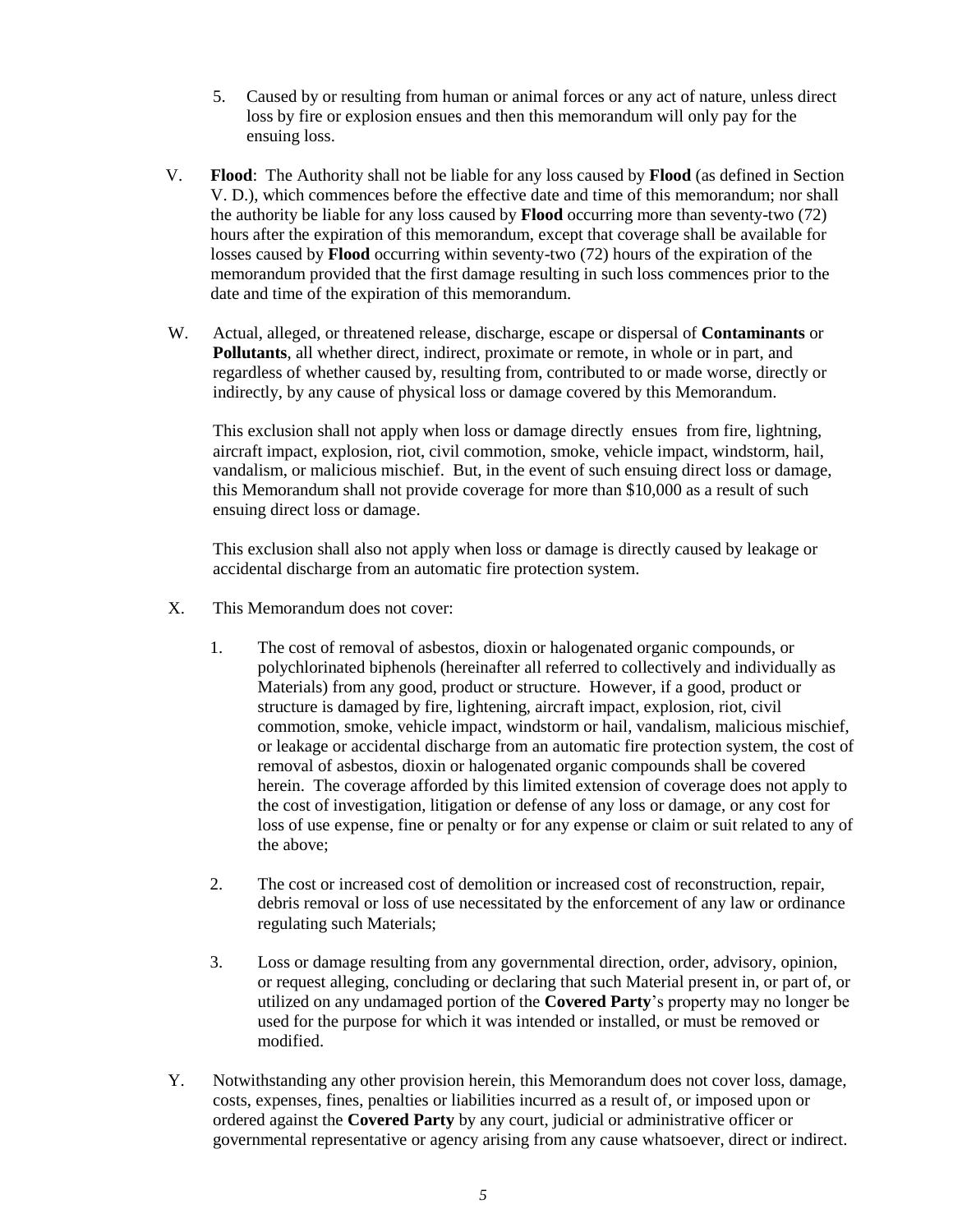- Z. This Memorandum does not cover:
	- 1. Damage or consequential loss directly or indirectly caused by, consisting of, or arising from, the failure or omission of any computer, data processing equipment, microchip, operating system, microprocessor (computer chip), integrated circuit or similar device, or any computer software, to:
		- a. Correctly recognize any date as a true and correct calendar date;
		- b. Capture, save, retain, and/or correctly manipulate, interpret or process any data or information or command or instruction as a result of treating any date as other than the true and correct calendar date; and/or
		- c. Capture, save, retain or correctly process any data as a result of the operation of any command which has been programmed into any computer hard drive, memory of any type, operating system or software, being a command which causes the loss of data or the inability to capture, save, retain or correctly process such data on or after any date.
	- 2. The repair, programming or modification of any part of an electronic data processing system or its related equipment, including, but not limited to, microprocessors, hard drives, microchips and operating systems, to correct deficiencies or features of logic or operation;
	- 3. Damage or consequential loss arising from the failure, inadequacy, or malfunction of any advice, consultation, design, evaluation, inspection, installation, maintenance, repair or supervision done by the **Covered Party** or for the **Covered Party** or by or for others to determine, rectify or test any potential or actual failure, malfunction, or inadequacy described in (1) above.

Cost, expense, damage or consequential loss described in  $(1)$ ,  $(2)$ , or  $(3)$  above is excluded regardless of any other cause(s) that contributed concurrently or in any other sequence.

This exclusion does not exclude ensuing damage or consequential loss, not otherwise limited, excepted or excluded, which itself results from one or more of the following perils: fire, lightning, explosion, aircraft or vehicle impact, falling objects, windstorm, hail, tornado, hurricane, cyclone, riot, strike, civil commotion, vandalism, malicious mischief, earthquake, volcano, tsunami, freeze or weight of snow.

- AA. This Memorandum does not cover:
	- 1. Any functioning malfunctioning or interruption of the Internet or similar facility or system, or of any Intranet or private network or similar facility or system;
	- 2. Any corruption, destruction, distortion, erasure or other loss or damage to data, software, operating system or any kind of programming or instruction set;
	- 3. Loss of use or functionality, whether permanent, temporary, partial or complete, of data, code, operating system, program, software, computer, computer system or component, peripheral, or other device dependent upon any microchip, microprocessor or embedded logic, and any ensuing liability, inability or failure of the **Covered Party** to conduct business;

Cost, expense, damage or consequential loss described in 1, 2, or 3 above is excluded regardless of any other cause(s) that contributed concurrently or in any other sequence;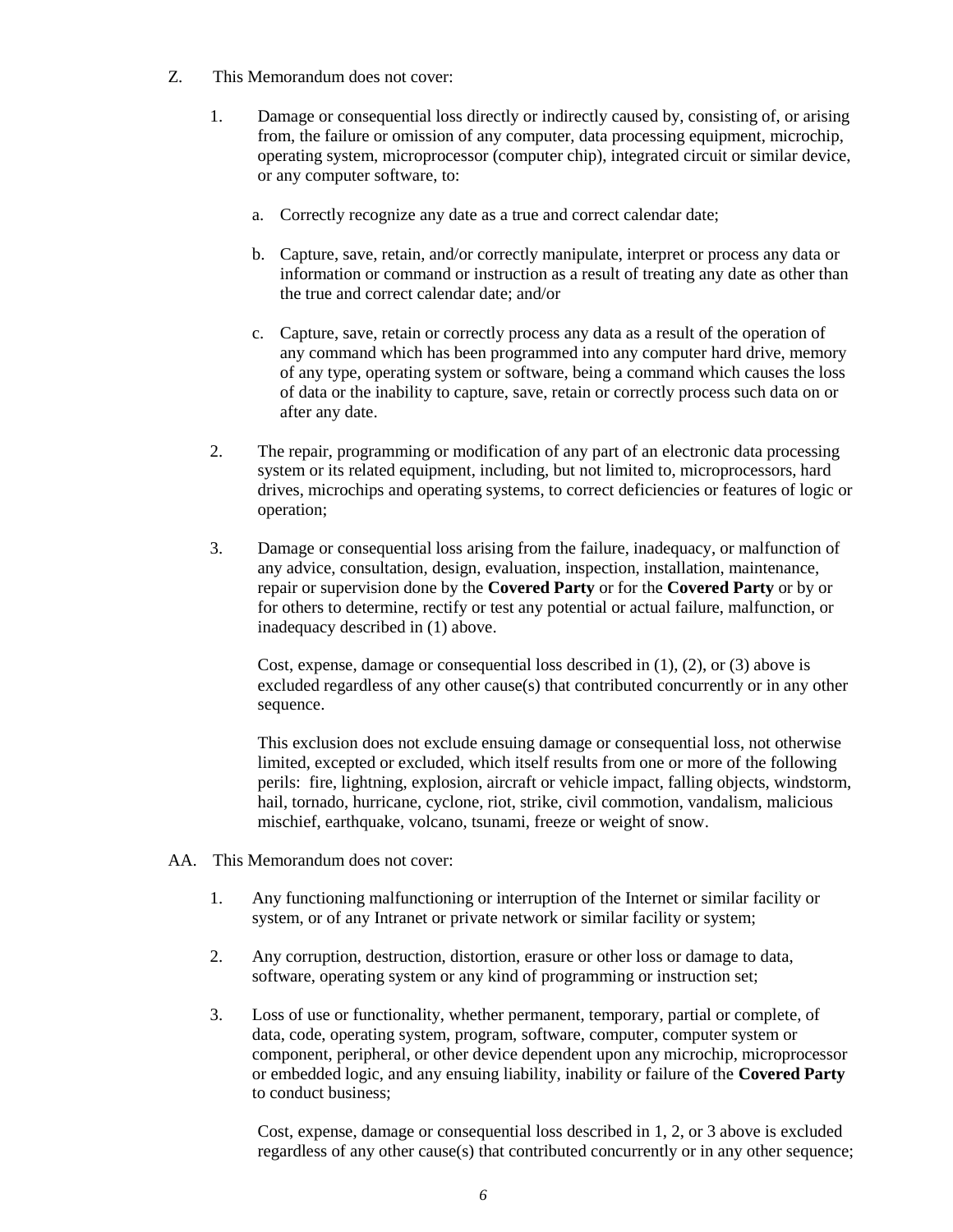This exclusion does not exclude ensuing damage or consequential loss, not otherwise limited, excepted or excluded, which itself results from one or more of the following perils: fire, lightning, earthquake, explosion, falling aircraft, **Flood**, smoke, vehicle impact, windstorm or tempest;

- BB. Mechanical breakdown or coincident damage of mechanical equipment due to such breakdown.
- CC. Electrical injury or coincident damage of electrical equipment due to such injury.
- DD. Explosion, rupture or bursting of steam boilers, steam pipes, steam turbines or steam engines or flywheels owned or operated by the **Covered Party**.
- EE. Failure or neglect of the **Covered Party** to use all reasonable means to limit loss, or to save and preserve property at and after the time of a loss.

# **V. Definitions**

- A. **Actual Cash Value**: shall mean the lesser of repair or **Replacement Cost** (at the time of the loss) minus depreciation based on the property's useful life or market value.
- B. **Contaminants** or **Pollutants**: shall mean any solid, liquid, gaseous, or thermal irritant or contaminant, including smoke, vapor, soot, fumes, acids, alkalis, chemicals, waste, bacteria, fungi, virus, or hazardous substances as listed in the United States Federal Water Pollution Control Act, United States Clean Water Act, United States Clean Air Act, United States Resource Conservation and Recovery Act of 1976, United States Toxic Substances Control Act, and related amendments, or as designated by the United States Environmental Protection Agency, which after its release can or does cause or threaten damage to human health or human welfare or causes or threatens damage, deterioration, loss of value, marketability or loss of use to property covered by this Memorandum, including, but not limited to, bacteria, fungi, virus, or hazardous substances as listed in the aforementioned enactments or as designated by the United States Environmental Protection Agency. Waste includes materials to be recycled, reconditioned or reclaimed.
- C. **Covered Party**: shall mean each individual, entity or other person as named in the Declarations
- D. **Flood**: shall mean a general and temporary condition where two or more acres of normally dry land or two or more properties are inundated by water from:
	- 1. Overflow of inland or tidal waters;
	- 2. Unusual and rapid accumulation or runoff of surface waters from any source;
	- 3. Collapse or subsidence of land along the shore of a lake or similar body of water as a result of erosion or undermining caused by waves or currents of water exceeding anticipated cyclical levels that result in a **flood** as defined above.
- E. **Location**: shall mean any building (or groups thereof) bounded on all sides by public streets or open waterways or open land space, each of which shall not be less than fifty feet wide (any bridge or tunnel crossing such street or waterway or open space shall render such separation inoperative for the purpose of this definition).
- F. **Personal Property**: shall mean furniture, fixtures, machinery, equipment, stock, interest in tenant improvements and betterments, and all other **Personal Property** owned by the **Covered Party** and used in the business of the **Covered Party**.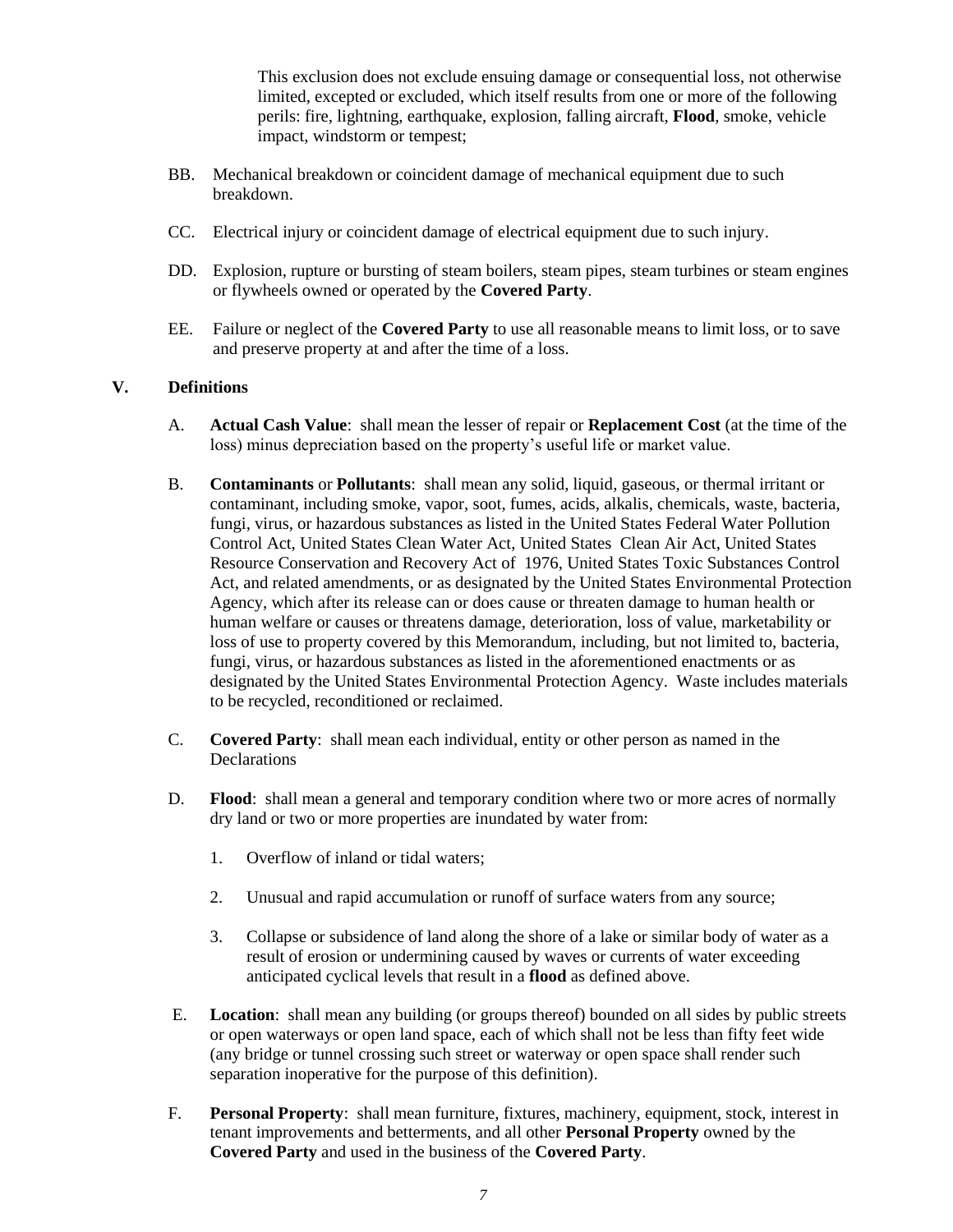- G. **Real Property**: shall mean a building: meaning an intended or existing roofed and walled structure including attached or appurtenant signs, glass, exterior light fixtures and poles, along with man-made structures on the land on which the building is located, including fencing, well-housings, building equipment and machinery and **Personal Property** of the **Covered Party** associated with the building, all owned by the **Covered Party** and used in the business of the **Covered Party**.
- H. **Replacement Cost**: shall mean the value of reasonably like kind, quality, and utility, without deduction for depreciation.
- I. **War**: shall mean:
	- 1. Hostile or **warlike** action in time of peace or **war**, including action in hindering, combating or defending against an actual, impending or expected attack,
		- a. by any government or sovereign power (de jure or de facto); or
		- b. by any political, religious or governmental authority maintaining or using military, naval or air forces; or
	- 2. Any weapon of **war** employing atomic fission or radioactive force whether in time of peace or **war**;
	- 3. Insurrection, revolution, civil **war**, coup, or usurped power; or
	- 4. Action taken by governmental authority in hindering, combating or defending against such an occurrence, seizure or destruction under quarantine or customs regulations, confiscation by order of any government or public authority, or risks of contraband or illegal transportation or trade.

#### **VI. Extensions of Coverage**

A. Business Interruption

Business interruption means loss resulting from necessary interruption of business conducted by the **Covered Party** and caused by direct physical loss or damage by any of the perils covered herein during the term of this Memorandum to Real and/or **Personal Property** as covered herein.

If such loss occurs during the term of this Memorandum, it shall be adjusted on the basis of the actual loss sustained by the **Covered Party**, during the period of restoration, consisting of the net profit (or loss) which is thereby prevented from being earned and of all charges and expenses (excluding ordinary payroll), but only to the extent that they must necessarily continue during the interruption of business, and only to the extent to which they would have been incurred had no loss occurred.

Ordinary payroll is defined to be the entire payroll expenses for all employees of the **Covered Party** except officers, executives, and department managers.

This Memorandum does not provide coverage for any loss resulting from the time required to reproduce finished stock. Finished stock shall mean stock manufactured by the **Covered Party** which, in the ordinary course of the **Covered Party**'s business, is ready for packing, shipment, trade or sale.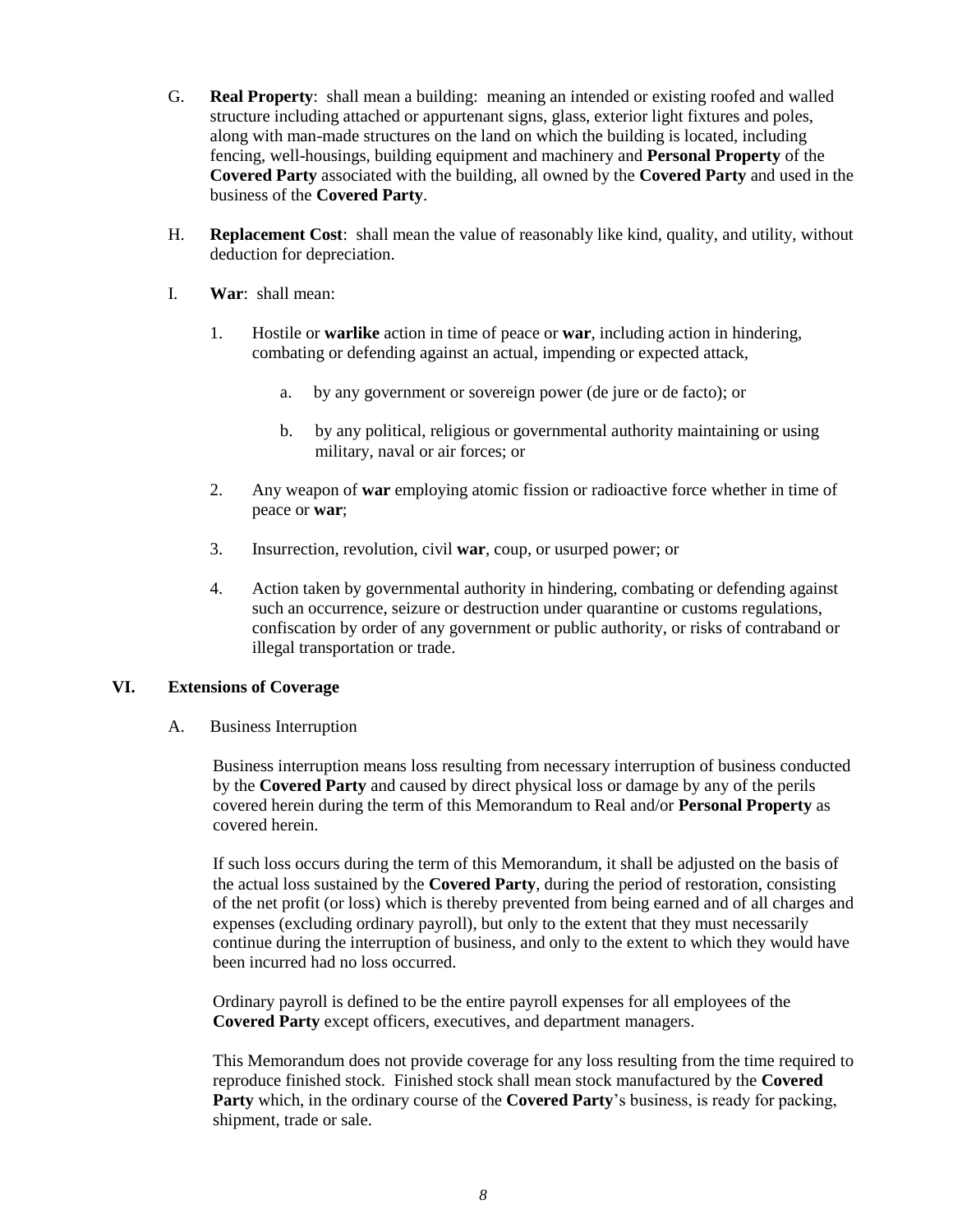- 1. Resumption of Operations: It is an express condition of this extension of coverage that, if the **Covered Party** could reduce the loss resulting from the interruption of business,
	- a. By a complete or partial resumption of operations; or
	- b. By making use of other available stock, merchandise or **Location**; Such reduction will be taken into account in arriving at the amount of loss hereunder, but only to the extent that the Business Interruption loss covered under this policy is thereby reduced.
- 2. Expense to Reduce Loss: This Memorandum also covers such expenses as are reasonably and necessarily incurred for the purpose of reducing any Business Interruption loss under this Memorandum, provided such coverage shall not exceed the amount by which the Business Interruption loss covered under this Memorandum is thereby reduced.
- 3. Experience of Business: In determining the amount of net profit (or loss), charges and expenses covered hereunder for the purpose of ascertaining the amount of loss sustained, due consideration shall be given to the experience of the **Covered Party**'s business before the date of damage or destruction and to the probable experience thereafter had no loss occurred.
- B. Extra Expense

Extra Expense meaning the excess cost reasonably and necessarily incurred to continue the operation of the **Covered Party**'s business that would not have been incurred had there been no loss or damage to covered Real and/or **Personal Property** by any of the perils covered herein during the term of this Memorandum.

C. Rental Value

This Memorandum covers the **Covered Party**'s loss of total anticipated gross rental income from tenant occupancy of Covered Property as furnished and equipped by the insured resulting directly from the necessary untenantability, during the period of restoration, caused by loss, damage or destruction by any of the perils covered herein during the term of this Memorandum to a covered **Location**, but not exceeding the reduction in rental value less charges and expenses which do not necessarily continue during the period of untenantability.

- 1. Expense to Reduce Loss: This Memorandum also covers such expenses as are reasonably and necessarily incurred for the purpose of reducing any Rental Value loss covered under this Memorandum. Such coverage, however, shall not exceed the amount by which the loss under this Memorandum is thereby reduced.
- 2. Experience of the Business: In determining the amount of Rental Value covered hereunder for the purpose of ascertaining the amount of loss sustained, due consideration shall be given to the rental experience before the date of damage or destruction and to the probable experience thereafter had no loss occurred.
- D. Additional Provisions Applicable to: Business Interruption, Extra Expense and Rental Value Coverage
	- 1. Period of Restoration: Period of restoration means the period of time that:
		- a. Begins with the date of direct physical loss or damage to covered **Location** by any of the perils covered herein; and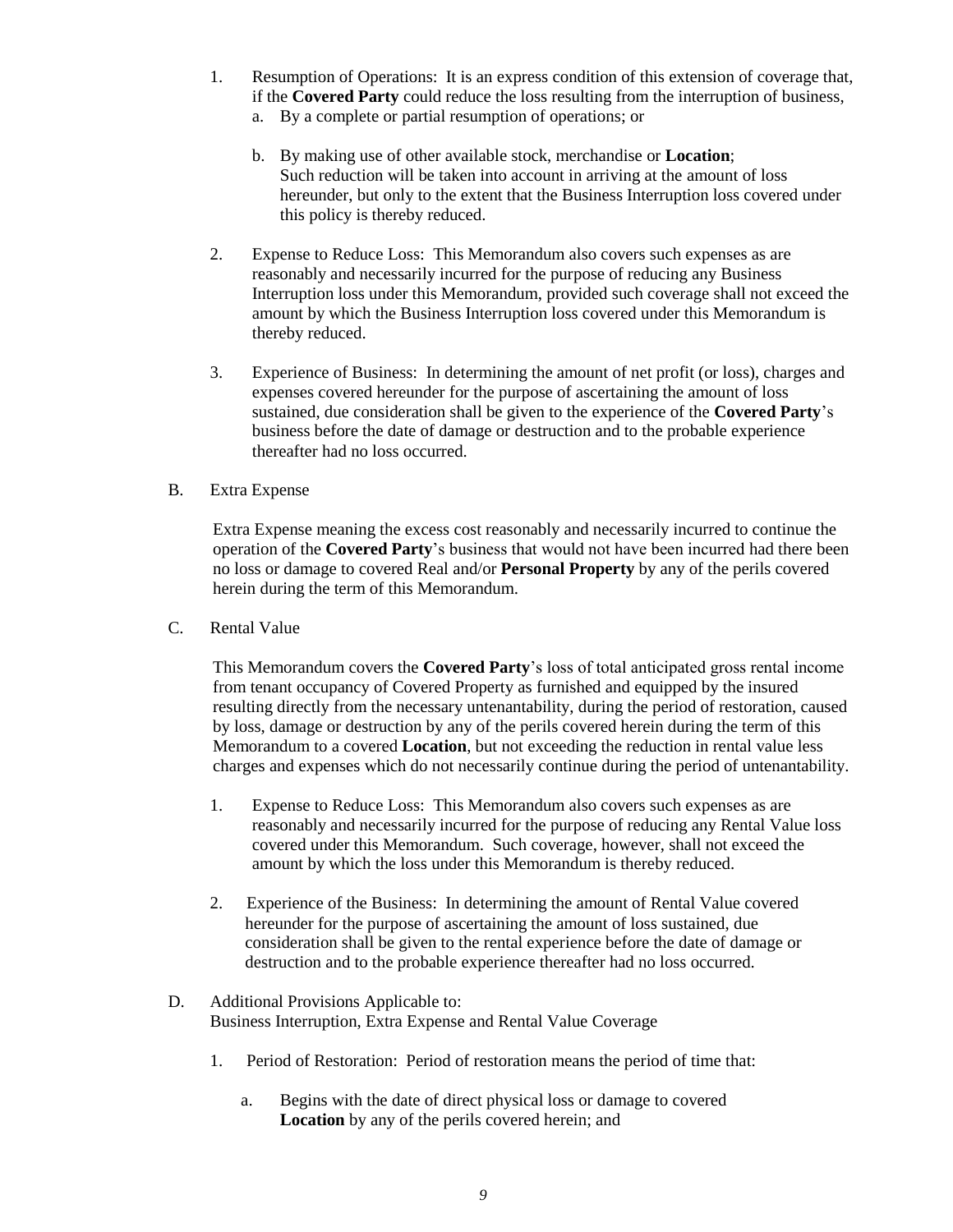b. Ends on the date when the covered **Location** should be repaired, rebuilt, or replaced with reasonable speed and similar quality.

Period of restoration does not include any increased period of time required due to the enforcement of any ordinance or law that requires the insured or others to test for, monitor, clean up, remove, contain, treat, detoxify, or neutralize, or in any way respond to, investigate or assess the effects of **Contaminants** or **Pollutants** as defined in this Memorandum.

- 2. Special Exclusions: This Memorandum does not cover against any increase of loss or expense which may be occasioned by the suspension, lapse, or cancellation of any lease, license, contract, or order, or for any increase of loss due to delays in rebuilding, repairing, or replacing the covered property damaged or destroyed or with the resumption or continuation of business, or with the reoccupancy of the premises caused by interference at the **Covered Party**'s premises by strikes or other persons nor for any increase of loss which may be occasioned by loss or damage to property in transit away from the **Covered Party**'s premises.
- 3. Extension of Coverage: This Memorandum, subject to all of its provisions and without increasing the Limits of Liability as stated herein, also provides coverage for interruption of business conducted by the **Covered Party** resulting from loss or damage, by the perils insured against, during the term of this Memorandum, to:
	- a. Public utility plants, transformers or switching stations, substation furnishing heat, light, power, water, telephone or gas to the Insured's premises, but within one square mile of the premises;
	- b. Any covered property thereby preventing ingress to or egress from the **Covered Party**'s insured **Location**, for a period not exceeding two (2) weeks;
	- c. Any covered property when access to the **Covered Party**'s insured **Location** is prohibited by order of civil or military authority, for a period not exceeding two (2) weeks.
- E. Valuable Papers and Records

Valuable papers and records, shall mean written, printed or otherwise inscribed documents and records, including but not limited to books, maps, films, drawings, abstracts, deeds, mortgages, micro inscribed documents, manuscripts and media, but not including Electronic Data Processing Data or Electronic Data Processing Programs, money and/or securities.

The term securities shall mean all negotiable and non-negotiable instruments or contracts representing either money or other property and includes revenue and other stamps in current use, tokens and tickets, but does not include money.

- F. Electronic Data Processing Equipment, Media, Data and Programs
	- 1. Electronic Data Processing Equipment shall mean electronic data processing systems including keyboards, display screens, terminals, printers and related peripheral equipment;
	- 2. Electronic Data Processing Media shall mean magnetic tapes, compact discs, diskettes, disk packs, cards or other standardized data recording materials which can be read by electronic data processing equipment;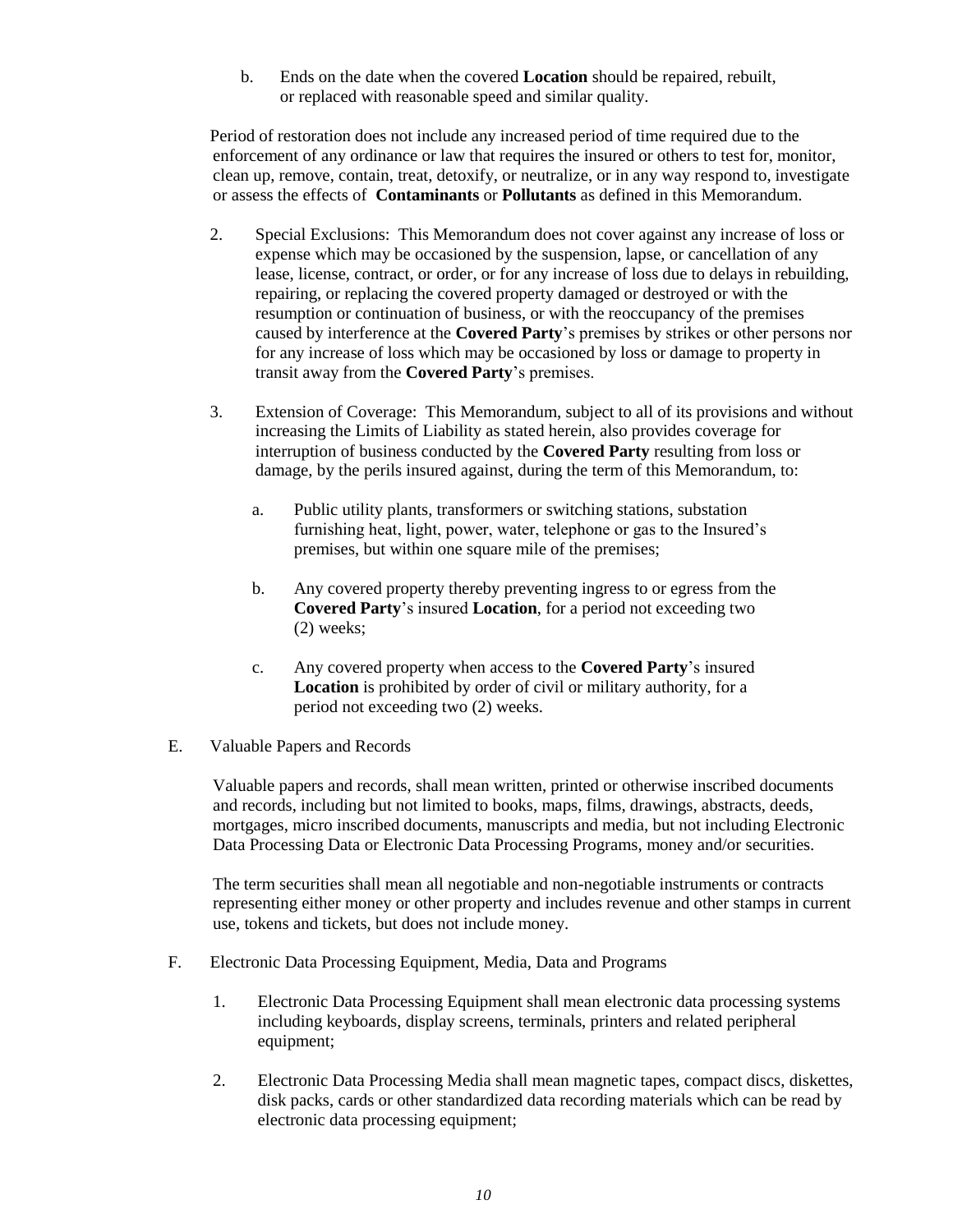- 3. Electronic Data Processing Data shall mean information, instructions or programs that are recorded on your media, including original source material used to enter data;
- 4. Electronic Data Processing Programs shall mean software that are purchased or written specifically to be used with electronic data processing equipment.
- G. Property in Transit

Subject to the terms and conditions of this Memorandum, coverage is hereby extended to:

**Personal Property** of the **Covered Party** or **Personal Property** of others held by the **Covered Party** in trust or on commission or in consignment for which the **Covered Party** may be held liable, while in due course of transit within the limits of the Continental United States of America and Canada, against all risks of direct physical loss or damage to the property insured occurring during the period of the Memorandum (including general average and salvage charges on shipments covered while waterborne).

H. Demolition and Increased Cost of Construction

In the event of loss or damage during the term of this Memorandum by any of the perils covered herein to a covered **Location**, that causes the enforcement of any law or ordinance regulating the reconstruction or repair of the damaged **Location**, subject to the Limits of Liability, this Memorandum provides coverage for:

- 1. The cost of demolishing the undamaged part of the **Location**, including the cost of clearing the site;
- 2. The value of such undamaged part of the **Location** which must be demolished;
- 3. The increased cost of repair or reconstruction of the damaged **Location** on the same or another site limited to the minimum requirements of such law or ordinance regulating the repair or reconstruction of the damaged **Location** and the cost thereof on the same site. However, this Memorandum does not provide coverage for any increased cost of repair or reconstruction unless the damaged **Location** is actually rebuilt or replaced within two years after the date of loss;
- 4. The full cost of repair or reconstruction, including engineer's and architect's fees, professional fees, project manager's fees and inspection fees, for both the damaged and demolished portions of the **Location** with materials and in a manner to fully satisfy the minimum requirements of such ordinance law;
- 5. Any increase in the business interruption, extra expense or rental value loss arising out of the additional time required to comply with such law or ordinance. This increase will be based upon the difference between the additional time required to comply with the law or ordinance and the time it would have taken to replace the property with materials of like kind and quality, absent such law or ordinance.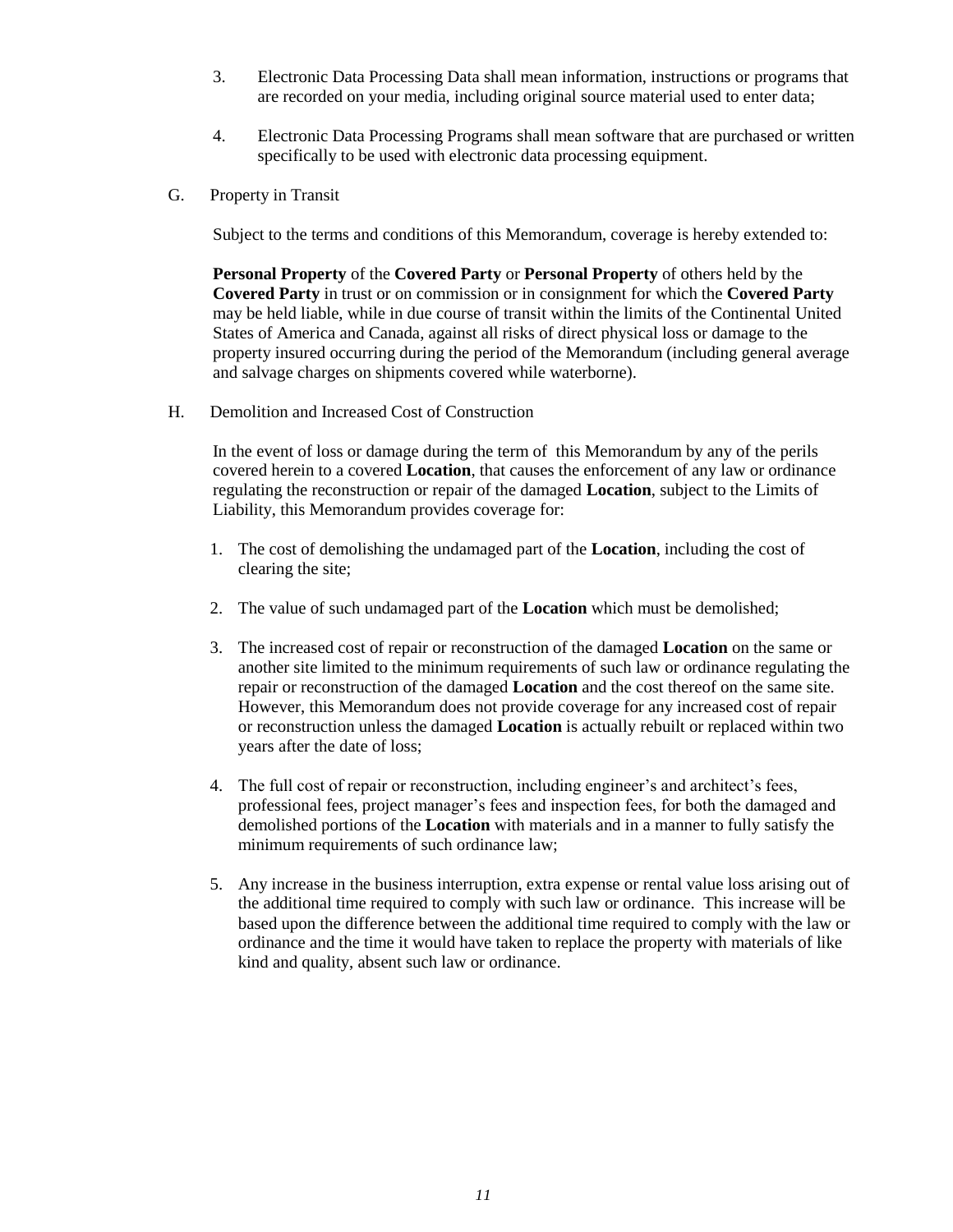# I. Debris Removal

This Memorandum covers the necessary and reasonable expenses actually incurred by the **Covered Party** for removal of debris of property covered hereunder resulting from damage to covered property by a peril insured against.

*This coverage does not apply to costs to:*

- 1. Extract **Contaminants** or **Pollutants** from the debris; or
- 2. Extract **Contaminants** or **Pollutants** from land or water; or
- 3. Remove, restore or replace contaminated or polluted land or water; or
- 4. Remove or transport any property or debris to a site for storage or decontamination required because the property or debris is affected by **Pollutants** or **Contaminants**, whether or not such removal, transport, or decontamination is required by law or regulation.

It is a condition precedent to recovery under this extension of coverage that the Authority shall have paid or agreed to pay for direct physical loss or damage to the property insured hereunder and that the **Covered Party** shall give written notice to the Authority of intent to claim the cost of removal of debris or cost to clean up not later than 180 days after the date of such physical loss or damage.

This extension of coverage does not increase any Limit of Liability of this Memorandum.

J. Fire Brigade Charges and Extinguishing Expense

If property insured is destroyed or damaged by a peril insured against, this Memorandum shall cover:

1. Fire brigade charges and other extinguishing or suppression expenses for which the **Covered Party** may be assessed;

2. Loss of fire extinguishing or suppression materials expended.

# **VII. Newly Acquired Property**

This Memorandum is extended to cover newly acquired property of a nature similar to those scheduled hereunder, including property in the course of new construction. In consideration, the **Covered Party** agrees to report such additions immediately, but no less than sixty (60) days from the date the property is acquired or the start of new construction or the date this Memorandum expires whichever first occurs. This Memorandum shall cease to cover such newly acquired property or property under course of new construction if it is not reported to the Authority within sixty (60) calendar days of acquisition by the **Covered Party**, or the start of such new construction, whichever first occurs, or the date this Memorandum expires.

# **VIII. Limits of Liability**

The Authority shall not be liable under this Memorandum for more than the following limits for loss or damage arising from any one loss or disaster:

1. While at **Locations** scheduled under this Memorandum:

\$250,000 Blanket limit per any one loss, except;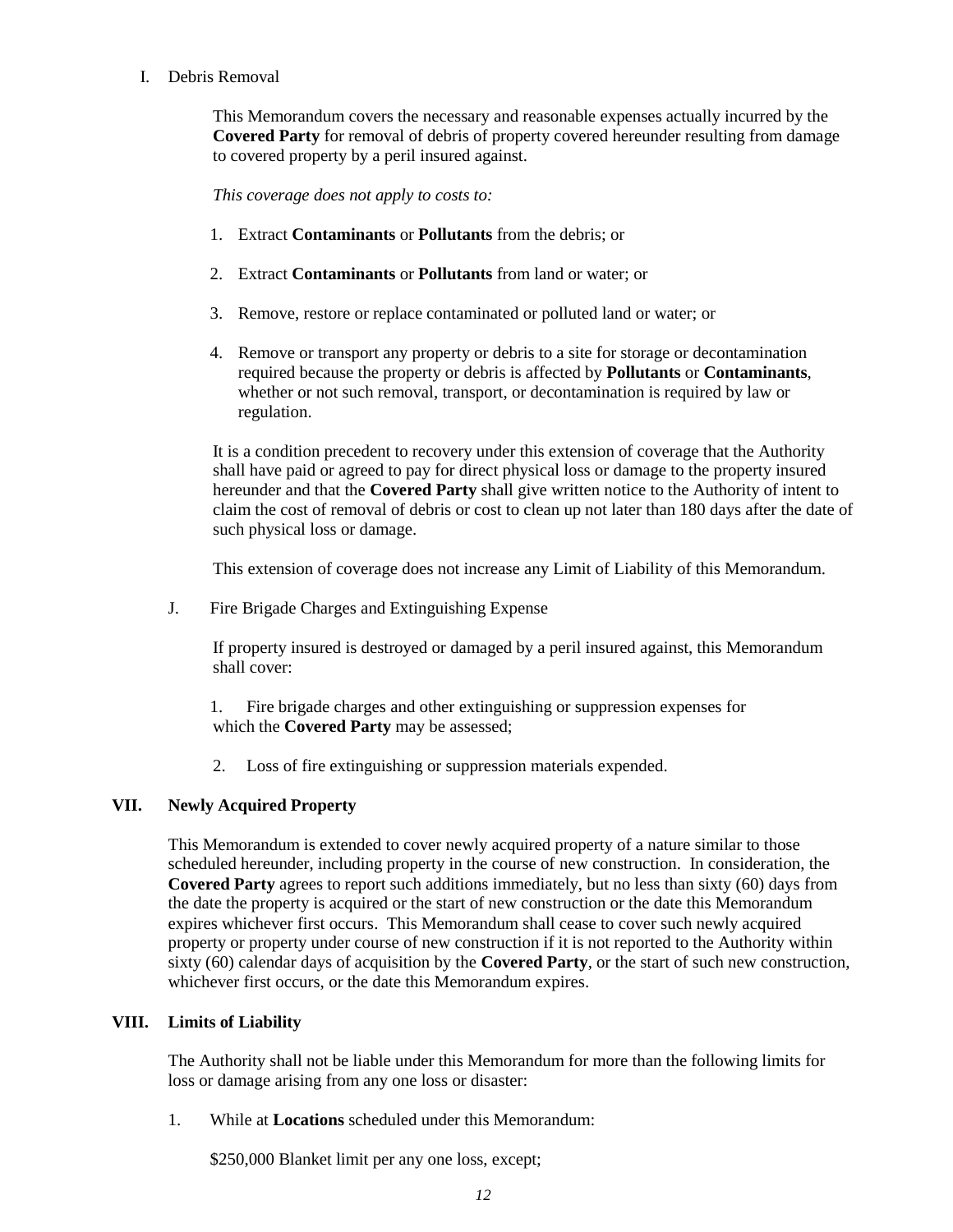2. Sublimits of Liability:

| \$5,000  | Trees, plants, shrubs, lawns and landscaping               |
|----------|------------------------------------------------------------|
| \$10,000 | Property of others                                         |
| \$10,000 | Debris removal                                             |
| \$10,000 | <b>Real or Personal Property at any unscheduled</b>        |
|          | <b>Location</b> /exhibition                                |
| \$10,000 | Property in transit                                        |
| \$20,000 | Pollution and contamination                                |
| \$50,000 | Demolition and increased cost of construction              |
| \$50,000 | Valuable papers and records including Accounts Receivables |
|          |                                                            |

The above sublimits of liability and any other limits stated herein are part of the limit of liability as shown in (1) above and do not serve to increase the limit of \$250,000.

# **IX. Deductible**

In consideration of the reduced premium for which this policy is written, it is agreed that each claim for loss or damage (separately occurring) shall be adjusted separately and from the amount of each such adjusted claim the amounts shown below shall be deducted:

A. \$5,000 for each loss.

# **X. Salvage**

All salvages, recoveries and payments recovered or received subsequent to a loss settlement under this policy shall be applied as if recovered or received prior to the said settlement and all necessary adjustments shall be made by the parties hereto.

# **XI. Valuation**

At the time of the loss, the value of covered property shall be as follows:

- A. **Real** and/or **Personal Property** at repair or **Replacement Cost** without deduction for depreciation except as provided below.
	- 1. The Authority's liability for loss on a repair or **Replacement Cost** basis shall not exceed the smallest of the following amounts:
		- a. The limit of this Memorandum applicable to the damaged or destroyed property;
		- b. The repair or **Replacement Cost** of the property or any part thereof identical with such property on the same **Location** and intended for the same occupancy and use; or
		- c. The amount actually and necessarily expended in repairing or replacing said property or any part thereof.
	- 2. The Authority shall not be liable under this Memorandum for any loss occasioned, directly or indirectly, by the enforcement of any ordinance or law regulating the use, construction, repair or demolition of property unless such liability has been specifically assumed under this Memorandum.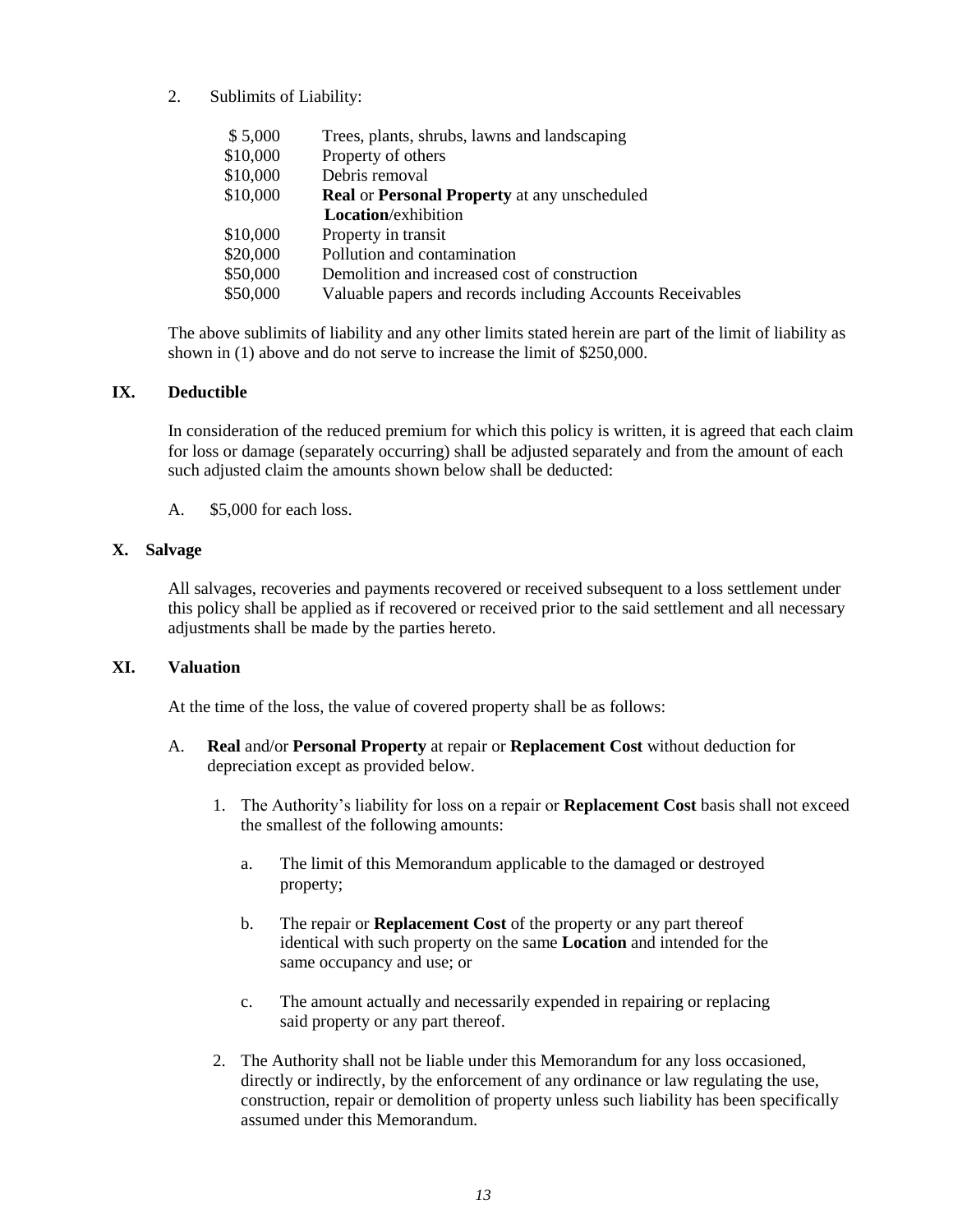- 3. If the property is not repaired or replaced within twelve (12) months from the date of loss, the valuation is to be on an **Actual Cash Value** basis measured at the time of loss.
- B. Contractor equipment at not more than the **Actual Cash Value** of the property at the time of loss or damage.
- C. Property of others at the amount for which the **Covered Party** is legally liable, but not exceeding **Actual Cash Value**.
- D. Tenant's Improvements and Betterments:
	- 1. If repaired or replaced at the expense of the **Covered Party** within twelve (12) months from the time of loss, the repair or **Replacement Cost** of the damaged or destroyed improvements and betterments.
	- 2. If not repaired or replaced within twelve (12) months from the time of loss, the proportion of the original cost at the time of installation of the damaged or destroyed property which the unexpired term of the lease or rental agreement, whether written or oral, in effect at time of loss bears to the period from the date such improvements or betterments were made to the expiration date of the lease.
	- 3. If repaired or replaced at the expense of others, there shall be no liability hereunder.
- E. Mercantile Stock: stock actually sold but not delivered at the price at which it was sold, less all discounts and un-incurred expenses.
- F. Manufacturer's Finished Stock: finished stock manufactured by the **Covered Party** at the price, less all discounts and un-incurred expenses, for which the stock has been or would have been sold had no loss occurred.
- G. Valuable Papers and record and media: The cost to repair or replace the property with other property of like kind and quality including the cost of gathering and/or assembling information, but only if such property is actually repaired or replaced.
- H. Patterns and dies: Repair or **Replacement Cost** if actually repaired or replaced within twelve months following the date of loss; otherwise, at scrap value.
- I. Electronic Data Processing Equipment: The actual cost to repair or replace the lost or damaged property with property of the same kind, quality and capability, on the same site and used for the same purpose.
- J. Electronic Data Processing Media: The actual cost to repair or replace the property with other property of like kind and quality.
- K. Electronic Data Processing Data and Programs; the actual cost to reproduce the data and programs, up to the limit of coverage, if the data and programs are actually reproduced. Such costs shall include any additional reasonable expense incurred in reproducing the data and programs, to continue normal computer operations. There shall be no liability hereunder for data and programs that cannot be reproduced due to lack of backup, support documentation or records unless such articles are described and specific limits shown in this Memorandum.
- L. Fine arts: The appraised value; or, if there is no appraisal at the greater of:
	- 1. The original acquisition cost, or
	- 2. The fair market value at the time of loss.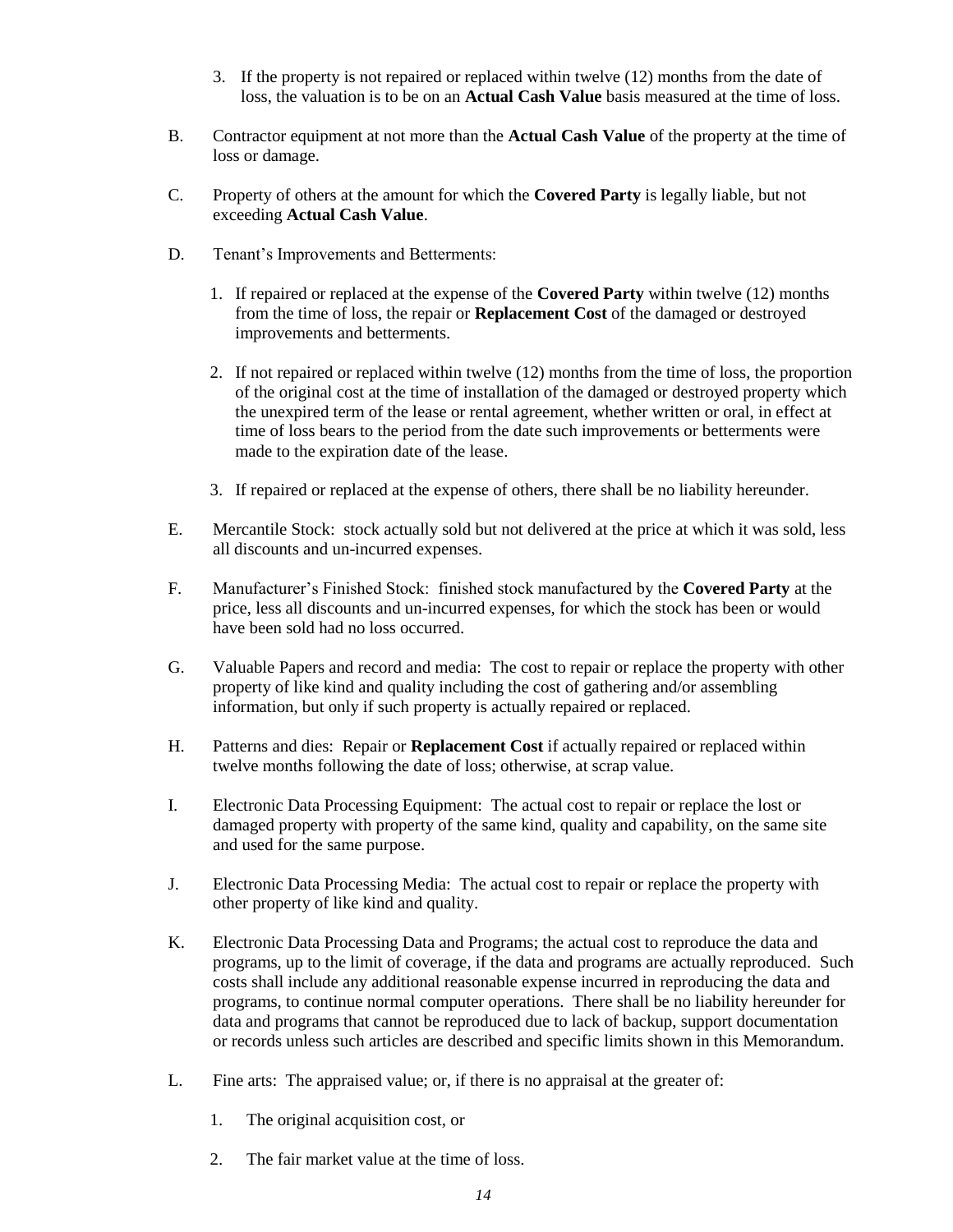- M. Licensed Vehicles
	- 1. Vehicles older than five (5) years shall be at **actual cash value**.
	- 2. Vehicles newer than five (5) years shall be repair or **Replacement Cost**.
- N. All property not otherwise described; the **Actual Cash Value** of the property at the time the loss or damage occurs.

# **XII. Terms and Conditions**

- A. Assistance and Cooperation of the **Covered Party**. In case of loss or claim, the **Covered Party** shall cooperate with the Authority, and, upon the Authority's request, subject to reimbursement of reasonably incurred expense, shall attend hearings and trials and shall assist in effecting settlement, in securing and giving evidence, in obtaining the attendance of witnesses, and in conducting suits.
- B. Misrepresentation and Fraud. This entire Memorandum shall be void if, whether before or after a loss, the **Covered Party** has concealed or misrepresented any material fact or circumstance concerning this coverage or the subject thereof or any claim arising therefrom, or in case of any fraud, fraudulent act or fraudulent claim, and all claims hereunder shall be forfeited.
- C. Notice of Loss and Proof of Loss. The **Covered Party** shall as soon as practicable report in writing to the Authority every loss, damage or occurrence which may give rise to a claim under this Memorandum, and shall also file with the Authority, within ninety (90) days from date of discovery of such loss, damage or occurrence, a detailed, sworn Proof of Loss. The Proof of Loss shall contain information that states: 1) the time, place and cause of loss; 2) the interest of the **Covered Party** and of all others in the property, including any liens or mortgages; 3) the amount of loss or damage, including specifications of damaged buildings and other property and detailed repair estimates as well as an inventory of damaged **Personal Property**; 4) and all other insurance thereon.
- D. Settlement of Loss. All adjusted claims shall be paid or made good to the **Covered Party** within sixty (60) days after presentation and acceptance of satisfactory proof of interest and proof of loss at the office of the Authority. No claim shall be paid or made good, in whole or in part, to the extent that the **Covered Party** has collected the same, in whole or in part, from others.
- E. Loss Payment. Covered loss, if any, shall be adjusted with and payable to the **Covered Party** unless endorsed otherwise hereon. Receipt of payment by the **Covered Party** or other endorsed payee as provided under this Memorandum shall constitute a release in full of all liability under this Memorandum with respect to such loss. In the event that the Authority makes a partial payment or payments of loss, partial release of liability shall occur as to such partial payment or payments, and release of liability in full shall occur upon final payment with respect to such loss.
- H. Other Insurance. When this coverage form and any other coverage form or policy covers a loss, the **authority's** coverage shall be excess over any other such insurance or coverage, whether primary, excess, contingent, or on any other basis; provided such other insurance or coverage is not written specifically to apply as excess over the coverage provided by this Memorandum.

When the coverage provided by this Memorandum is excess, the **authority** shall pay only its share of the loss, if any, that exceeds the sum of the total amount that all such other insurance or coverage forms would pay for the loss in the absence of the coverage provided by this Memorandum.

I. Appraisal. If the **Covered Party** and the Authority fail to agree as to the amount of loss, each shall, on the written demand of either, made within sixty (60) days after receipt of Proof of Loss by the Authority, select a competent and disinterested appraiser. The appraisers shall first select a competent and disinterested umpire, and failing for fifteen (15) days to agree upon such umpire, then,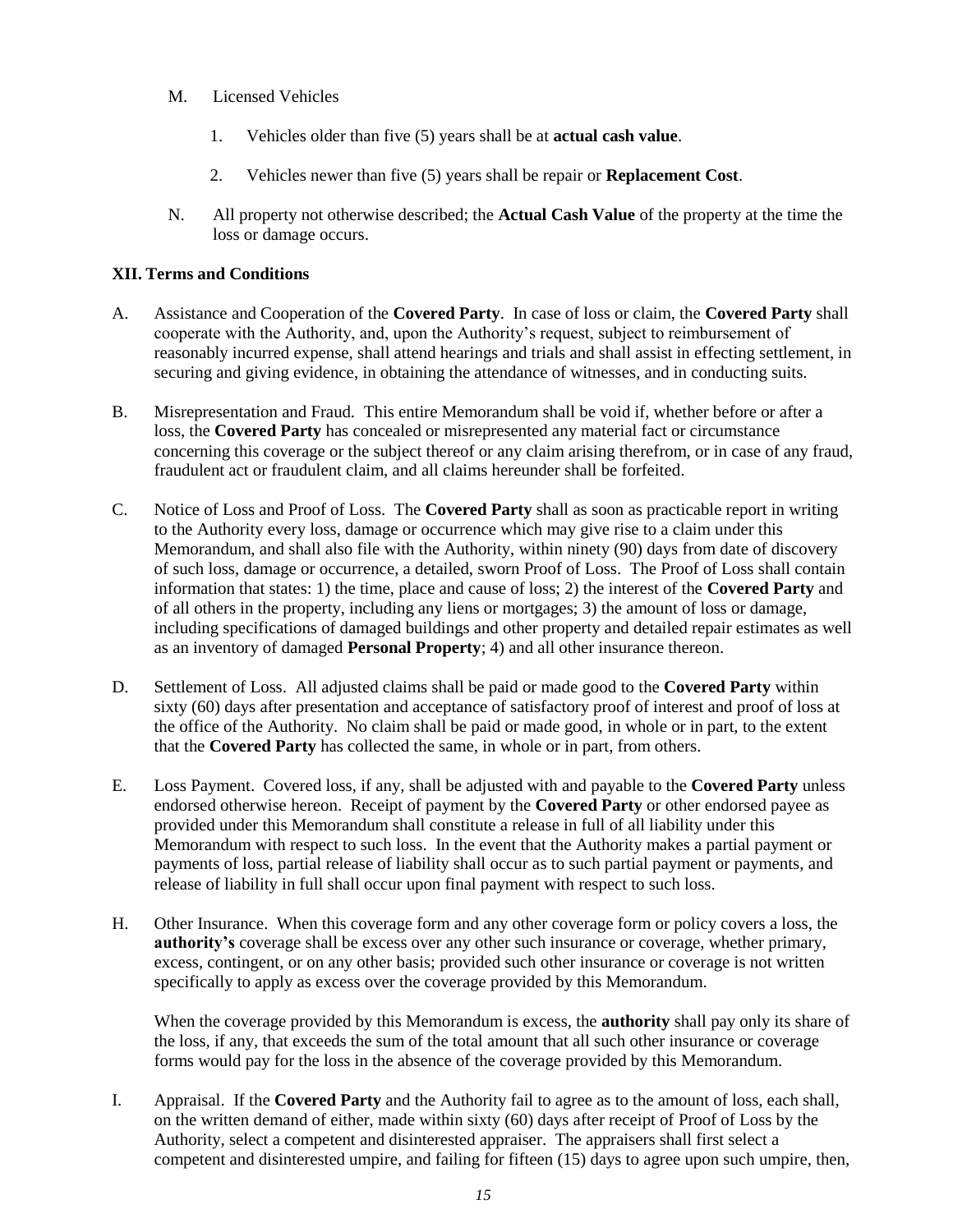on the request of either party, such umpire shall be selected by a judge of a court of record in the State in which such appraisal is pending. The appraisers shall then appraise the loss, stating separately the amount of loss, including both the **Actual Cash Value** at the time of the loss and the cost to repair and replace. Failing to agree, the appraisers shall submit their differences to the umpire. An award in writing signed by any two shall determine the amount of loss. Each party will pay its own appraiser and bear the other expenses of the appraisal and the umpire equally. The Authority shall not be held to have waived any of its rights by any act relating to appraisal.

- J. Exhibition of Property, Examination Under Oath and Inspection and Copying of Records. The **Covered Party**, as often as may be reasonably required, shall exhibit to any person designated by the Authority all that remains of any property herein described or for which a claim has been made, and shall submit, and insofar as is within its power, cause its officers, directors, managers, employees and agents to submit to examinations under oath by any person named by the Authority and subscribe the same; and, as often as may be reasonably required, shall produce for examination all original writings, books of account, bills, vouchers, or certified copies thereof if originals are lost, at such reasonable time and place as may be designated by the Authority or its representative, and shall permit extracts and copies thereof to be made. Each such examination under oath may be recorded or memorialized by the entity issuing this Memorandum through use of a certified shorthand reporter and/or certified videographer, and each such examination under oath shall take place out of the presence of any witness in any other examination under oath. No such exhibition of property or examination under oath or examination of books or documents, nor any other act of the Authority or any of its employees or representatives in connection with the investigation of any loss or claim hereunder, shall be deemed a waiver of any defense which the Authority might otherwise have with respect to any loss or claim, but all such exhibitions, examinations and acts shall be deemed to have been made or done without prejudice to the Authority's liability.
- K. No Benefit to Bailee. The coverage under this Memorandum shall in no way inure directly or indirectly to the benefit of any carrier or other bailee.
- L. Subrogation or Loan. If, in the event of loss or damage, the **Covered Party** shall acquire any right of action against any individual or entity, for loss of or damage to property covered hereunder, the **Covered Party** will, if requested by the Authority, assign and transfer such claim or right of action to the Authority or, at the Authority's option, execute and deliver to the Authority the customary form loan receipt upon receiving an advance of funds in respect of the loss or damage, and will subrogate the Authority to, or will hold in trust for the Authority, all such rights of action to the extent of the amount paid or advanced, and will permit suit to be brought in the **Covered Party**'s name under the direction of and at the expense of the Authority.
- M. Machinery. In case of loss or damage by a peril insured against to any part of a machine or unit held either for sale or use consisting of two or more parts when complete, liability under this Memorandum shall be limited to the value of the part of parts lost or damaged or, at the **Covered Party**'s option, to the cost and expense of replacing or duplicating the lost or damaged part or parts or of repairing the machine or unit provided that such option shall not exceed the lowest of the above.
- N. Pair, Set, or Parts. In the event of loss or damage to:
	- 1. Any article or articles which are a part of a pair or set, the measure of loss or damage to such article or articles shall be a reasonable and fair proportion of the total value of the pair or set, giving consideration to the importance of said article or articles, but in no event shall such loss or damage be construed to mean total loss of the pair or set; or
	- 2. Any part of property covered consisting, when complete for use, of several parts, the Authority shall only be liable for the value of the part lost or damaged.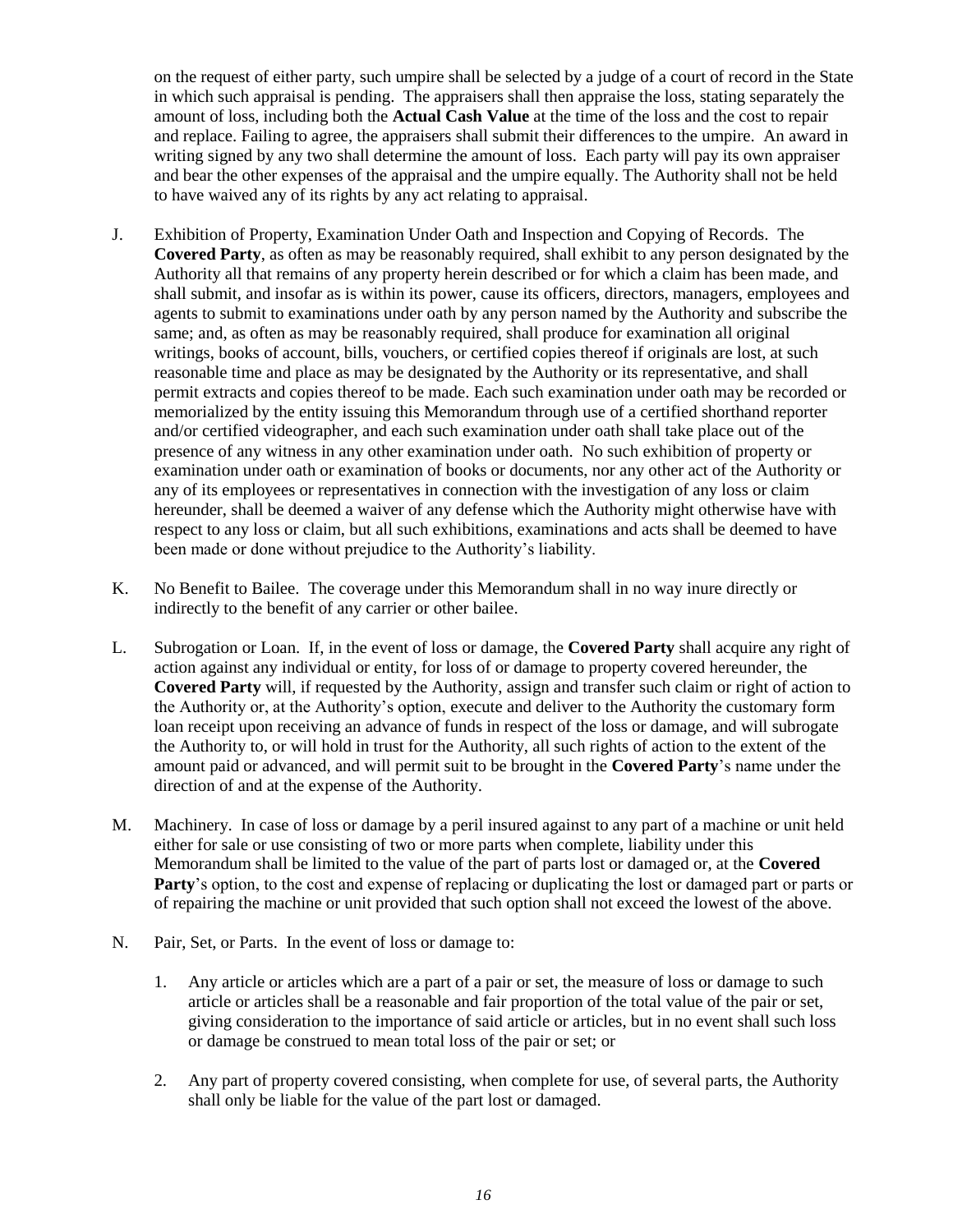O. Inspection and Audit. The Authority shall be permitted but not obligated to inspect the **Covered Party**'s property at any time. Neither the Authority's right to make inspection, nor the making thereof, nor any report thereon, shall constitute an undertaking, on behalf of or for the benefit of the **Covered Party** or others, to determine or warrant that such property is safe.

The Authority may examine and audit the **Covered Party**'s books and records at any time during the period this Memorandum is in effect, and within three years after the final termination of this Memorandum, as far as it relates to the subject matter of this Memorandum, including any claim arising therefrom.

- P. Vacancy and/or Unoccupancy. Unless otherwise endorsed hereto, the Authority shall not be liable for loss or damage to any property that has remained vacant or unoccupied for a period of sixty (60) or more days.
- Q. Right to modify. The Authority reserves the right to revise, update and/or modify the terms and conditions of this Memorandum from time to time and throughout the term of the **coverage period** as may seem necessary and reasonable to the Authority due to an amendment to or repal of any of the provisions of law referred to herein or for any other reason. When it shall do so, the Authority shall provide appropriate notification to members through appropriate bulletins and/or memoranda outlining the changes.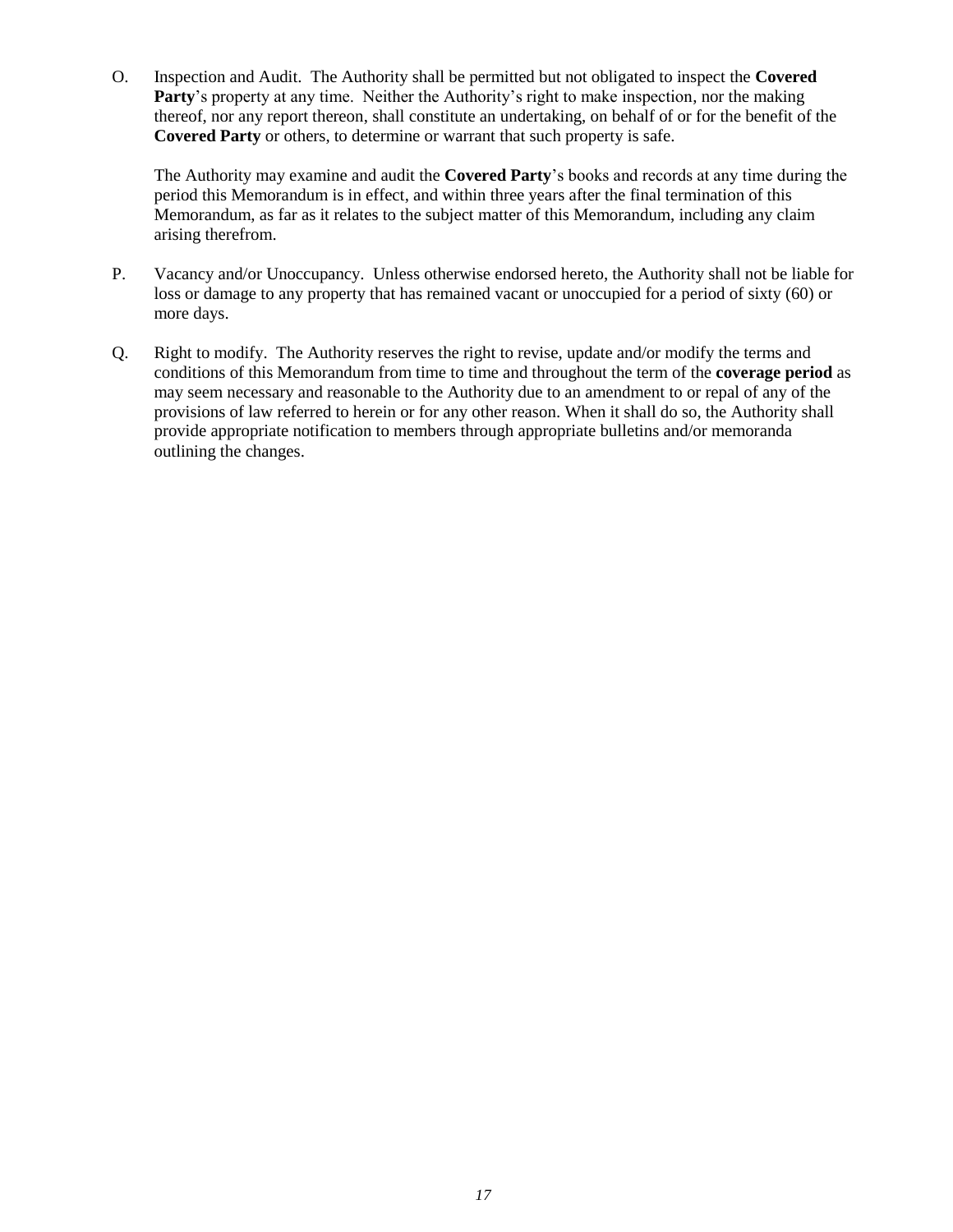# **Endorsement No.: 1**

**The following districts/entities are considered Covered Parties pursuant to the Declarations and are hereby afforded coverage under the Memorandum of Coverage SPP 7121 22**

# **Fresno (1)**

Caruthers Unified

#### **Inyo (8)**

Big Pine Unified Bishop Unified Bishop Joint Union High Death Valley Unified Inyo County Career Technical Education Program JPA Inyo County Office of Education Lone Pine Unified Owens Valley Unified Round Valley Jt. Elementary

#### **Kern County (45)**

Arvin Union Bakersfield City Beardsley Blake Buttonwillow Union Caliente Union Delano Union Elementary Delano Joint Union High Di Giorgio Edison El Tejon Unified Elk Hills Fairfax Fruitvale General Shafter Greenfield Union Kern County Supt. of Schools Kernville Union Lakeside Lamont Linns Valley-Poso Flat Union Lost Hills Union Maple Maricopa Unified McFarland Unified **McKittrick** Midway Mojave Unified Muroc Unified **Norris** Panama-Buena Vista Union Pond Union Richland Rio Bravo-Greeley Union

# **Kern County (continued)**

Rosedale Union Semitropic Sierra Sands Unified South Fork Union Standard Taft City Elementary Taft Union High Tehachapi Unified Vineland Wasco Union Elementary Wasco Union High

# **Kings (4)**

Central Union Hanford Joint Union High Pioneer Union Elementary Reef-Sunset Unified

# **Los Angeles (6)** Antelope Valley Union High Antelope Valley SELPA Palmdale Academy Charter HS Palmdale School Districts Westside Union Wilsona School District

#### **Madera (2)**

Chowchilla Elementary Madera COE

## **Merced (8)**

Delhi McSwain Union Merced County Office of Education Merced Co. Schools Ins. Group (MCSIG) Merced Union High Merced River Union Elem. Weaver Union Winton

#### **Mono County (3)**

Eastern Sierra Unified Mammoth Unified Mono COE

**Riverside (1)** Lake Elsinore

# **San Bernardino (2)** Trona Unified Upland Unified

#### **San Luis Obispo (14)**

Atascadero Unified Bellevue-Santa Fe Charter Cayucos Coast Unified Grizzly Challenge Charter Lucia Mar Unified Northern SIPE Paso Robles Joint Unified Pleasant Valley San Luis Coastal Unified San Luis Obispo COE San Miguel Joint Union Shandon Unified Templeton Unified

#### **Santa Barbara (24)**

Ballard Blochman Union Buellton Union Carpinteria Unified Cold Spring College Elementary Cuyama Joint Unified Goleta Union Guadalupe Union Hope Los Olivos Montecito Union Orcutt Union Santa Barbara CEO Santa Barbara USD Santa Barbara SELPA Santa Maria Jt. Union High Santa Maria-Bonita Santa Ynez Valley Charter Sch. Santa Ynez Valley Special Ed. Consortium Santa Ynez Valley High Solvang Southern SIPE Vista Del Mar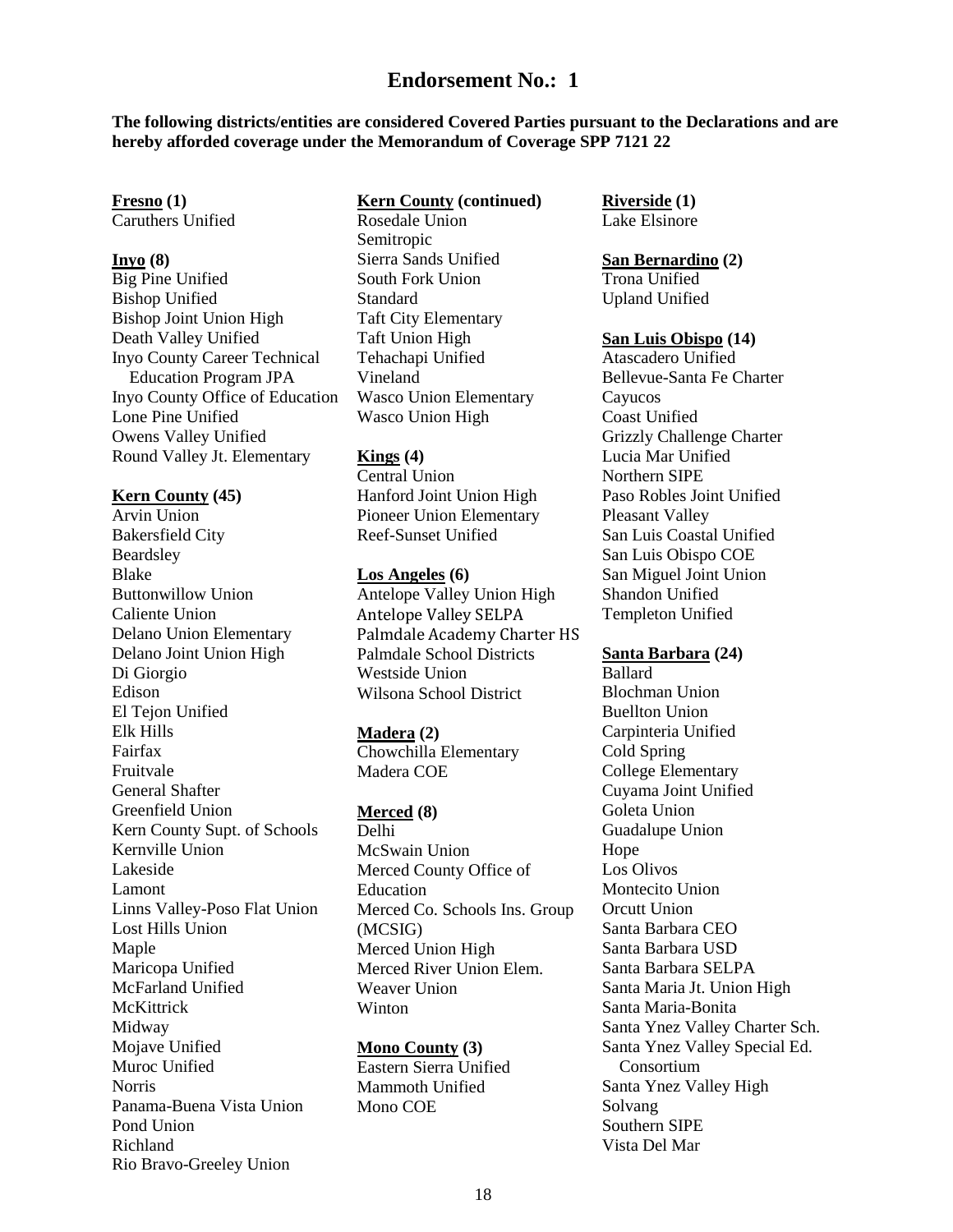**San Joaquin (1)**

New Jerusalem School District

**Tulare County (1)** Tulare COE

**Tuolumne JPA (21)**

Alpine COE Alpine Co. Unified SD Amador COE Amador Co. Unified SD Belleview SD Big Oak Flat-Groveland USD Bret Harte Union HSD Calaveras COE Calaveras Unified SD Columbia Union SD Curtis Creek Elementary SD Jamestown Elementary SD Mark Twain Union Elem. SD Sonora Elementary SD Sonora Union HSD Soulsbyville Elementary SD Summerville Elementary SD Summerville Union HSD Tuolumne Co. Supt. of Schools Twain Harte SD Vallecito Union SD

**All Counties (1)**

California Association of School Transportation Officials (CASTO)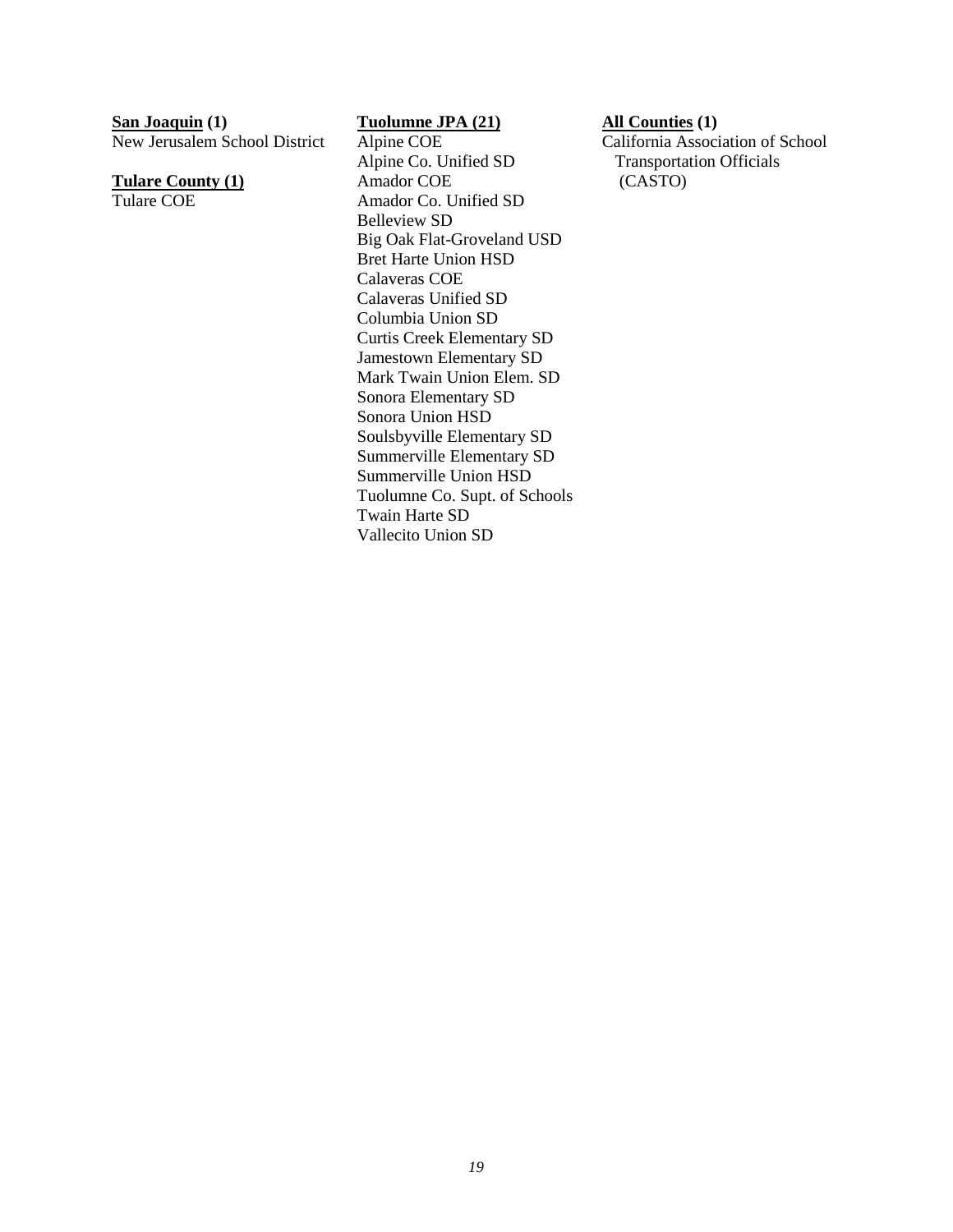# **Endorsement No.: 2**

# **This endorsement changes the Memorandum of Coverage SPP 7121 22** *Please Read This Carefully*

### **Communication Systems Endorsement**

This endorsement modifies the Memorandum of Coverage under Part II. INTEREST AND PROPERTY NOT COVERED, Exclusion L.

Radio, television, satellite, or data transmission systems are hereby added to this Memorandum if reported to the Authority and included on the Communication Systems schedule.

The coverage provided herein shall be subject to all other exclusions, limitations, and conditions contained in the Memorandum.

The Authority shall not be liable under this Memorandum for more than the following limits for loss or damage arising from any one loss or disaster:

\$250,000 Blanket limit